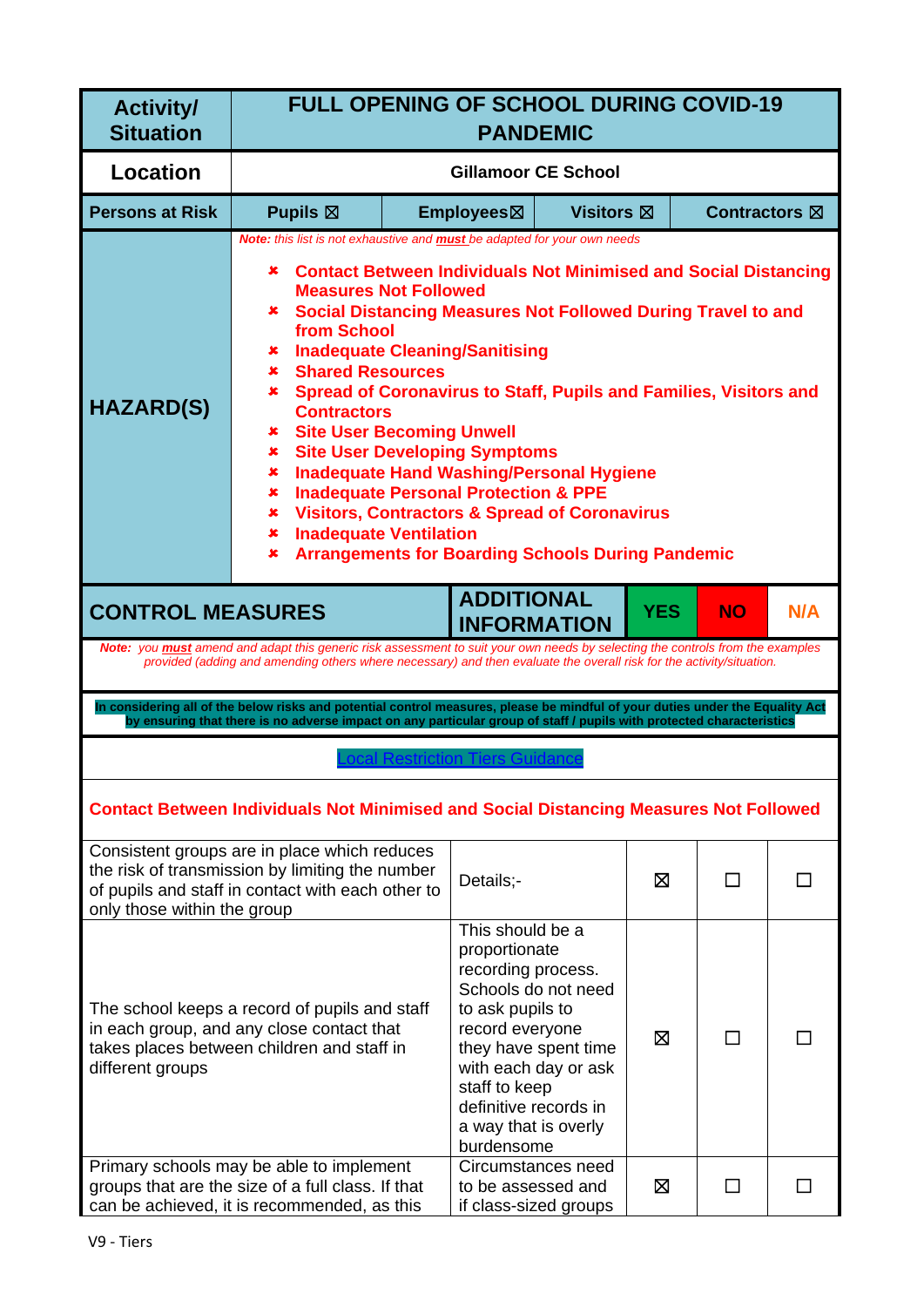| will help to reduce the number of people who<br>could be asked to isolate should someone in<br>the group become ill with coronavirus (COVID-<br>19).                                                                                                                                                                                                          | are not compatible<br>with offering a full<br>range of subjects or<br>managing the<br>practical logistics<br>within and around<br>school, you can look<br>to implement year<br>group sized<br>'bubbles'                   |   |    |   |
|---------------------------------------------------------------------------------------------------------------------------------------------------------------------------------------------------------------------------------------------------------------------------------------------------------------------------------------------------------------|---------------------------------------------------------------------------------------------------------------------------------------------------------------------------------------------------------------------------|---|----|---|
| In the younger years in Secondary Schools<br>(key stage 3), schools may be able to<br>implement groups that are the size of a full<br>class. If that can be achieved, it is<br>recommended, as this will help to reduce the<br>number of people who could be asked to<br>isolate should someone in group become ill<br>with coronavirus (COVID-19).           |                                                                                                                                                                                                                           |   |    | ⊠ |
| In Secondary Schools, and certainly in the<br>older age groups at key stage 4 and key stage<br>5, the groups are likely to need to be the size<br>of a year group to enable schools to deliver the<br>full range of curriculum subjects and students<br>to receive specialist teaching. If this can be<br>achieved with small groups, they are<br>recommended |                                                                                                                                                                                                                           |   |    | ⊠ |
| Whatever the size of the group, they are kept<br>apart from other groups and older children are<br>encouraged to keep their distance within their<br>groups                                                                                                                                                                                                   | Separate breaks.                                                                                                                                                                                                          | Ø | П  |   |
| Schools with the capability to do it should take<br>steps to limit interaction, and the sharing of<br>rooms and social spaces between groups as<br>much as possible                                                                                                                                                                                           |                                                                                                                                                                                                                           | 区 | ΙI |   |
| It is recognised that younger children will not<br>be able to maintain social distancing, and it is<br>acceptable for them not to distance within their<br>group                                                                                                                                                                                              |                                                                                                                                                                                                                           | X |    |   |
| Schools keep children in their class groups for<br>the majority of the classroom time, but also<br>allow mixing into wider groups for specialist<br>teaching, wraparound care and transport                                                                                                                                                                   |                                                                                                                                                                                                                           | ⊠ | ΙI |   |
| Siblings may be in different groups                                                                                                                                                                                                                                                                                                                           |                                                                                                                                                                                                                           | ⊠ | П  |   |
| Teachers and other staff operate across<br>different classes and year groups in order to<br>facilitate the delivery of the school timetable                                                                                                                                                                                                                   |                                                                                                                                                                                                                           | ⊠ | ΙI |   |
| Where staff need to move between classes<br>and year groups, they should keep their<br>distance from pupils and other staff as much as<br>they can, ideally 2 metres from other adults                                                                                                                                                                        | The use of face<br>coverings in indoor<br>areas outside the<br>classroom may be<br>needed because the<br>school is in an area<br>on the COVID Alert<br>Level: high or very<br>high or at the head<br>teacher's discretion | ⊠ | ΙI |   |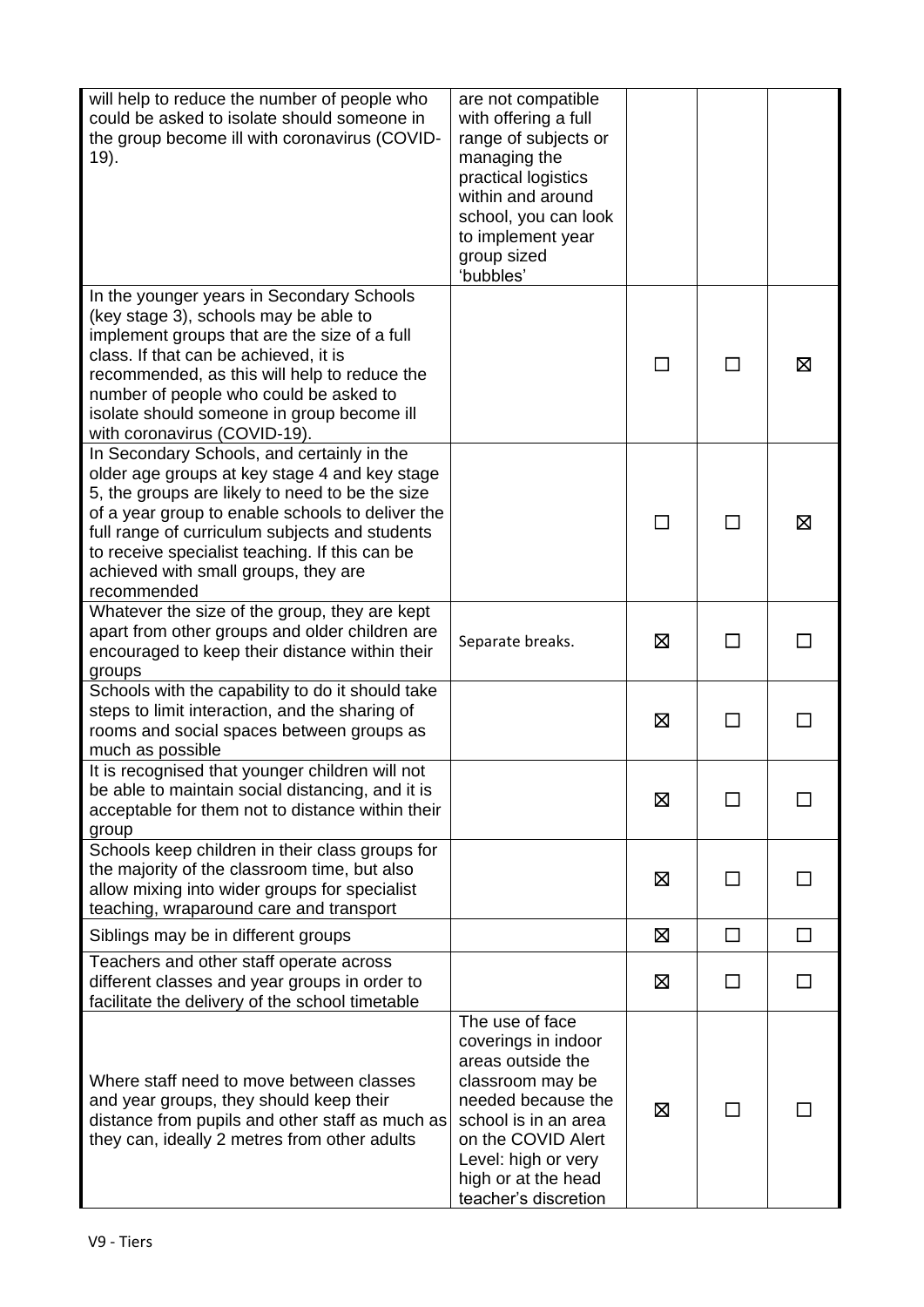|                                                                                                                                                                                                                                                                                                                                   | (see Inadequate<br><b>Personal Protection</b><br>section of this RA)                                                                                                                                                                                        |             |                                                  |              |
|-----------------------------------------------------------------------------------------------------------------------------------------------------------------------------------------------------------------------------------------------------------------------------------------------------------------------------------|-------------------------------------------------------------------------------------------------------------------------------------------------------------------------------------------------------------------------------------------------------------|-------------|--------------------------------------------------|--------------|
| Where possible adults maintain a 2 metre<br>distance from each other, and from children                                                                                                                                                                                                                                           |                                                                                                                                                                                                                                                             | ⊠           | $\Box$                                           | П            |
| Adults avoid close face to face contact and<br>limit time spent within 1 metre of anyone                                                                                                                                                                                                                                          | - direct close<br>contacts - face to<br>face contact with an<br>infected individual<br>for any length of<br>time, within 1 metre,<br>including being<br>coughed on, a face<br>to face conversation,<br>or unprotected<br>physical contact<br>(skin-to-skin) | ⊠           | ΙI<br>П<br>П<br>$\Box$<br>П<br>ΙI<br>$\Box$<br>П |              |
|                                                                                                                                                                                                                                                                                                                                   | - proximity contacts -<br>extended close<br>contact (within 1 to 2<br>metres for more than<br>15 minutes) with an<br>infected individual                                                                                                                    |             |                                                  |              |
| Within the classroom a distance between<br>people is maintained so far as reasonably<br>practical                                                                                                                                                                                                                                 | It is accepted that<br>distancing may not<br>be possible in<br>primary schools                                                                                                                                                                              | 区           |                                                  |              |
| Pupils are seated side by side and facing<br>forwards, rather than face to face or side on                                                                                                                                                                                                                                        |                                                                                                                                                                                                                                                             | $\boxtimes$ |                                                  |              |
| Staff will work side on to pupils as opposed to<br>face to face whenever possible                                                                                                                                                                                                                                                 |                                                                                                                                                                                                                                                             | ⊠           |                                                  | $\mathsf{L}$ |
| Educational and care support is provided as<br>normal to pupils who have complex needs or<br>who need close contact care                                                                                                                                                                                                          |                                                                                                                                                                                                                                                             | Ø           |                                                  |              |
| Schools, local authorities, health professionals,<br>regional schools commissioners and other<br>services work together to ensure that children<br>with medical conditions are fully supported,<br>including through the use of individual<br>healthcare plans, so that they may receive an<br>education in line with their peers | In some cases, the<br>pupil's medical<br>needs will mean this<br>is not possible, and<br>educational support<br>will require flexibility.<br>Our guidance on<br>supporting pupils at<br>school with medical<br>conditions remains<br>in place               | ⊠           |                                                  |              |
| Unnecessary furniture has been moved out of<br>classrooms to make more space                                                                                                                                                                                                                                                      |                                                                                                                                                                                                                                                             | Ø           |                                                  | $\mathsf{L}$ |
| Large gatherings such as assemblies or<br>collective worship with more than one group do<br>not take place                                                                                                                                                                                                                        |                                                                                                                                                                                                                                                             | 区           |                                                  | ΙI           |
| The timetable and selection of classroom<br>or other learning environment has been<br>used to reduce movement around the<br>school or building                                                                                                                                                                                    |                                                                                                                                                                                                                                                             | X           | ΙI                                               |              |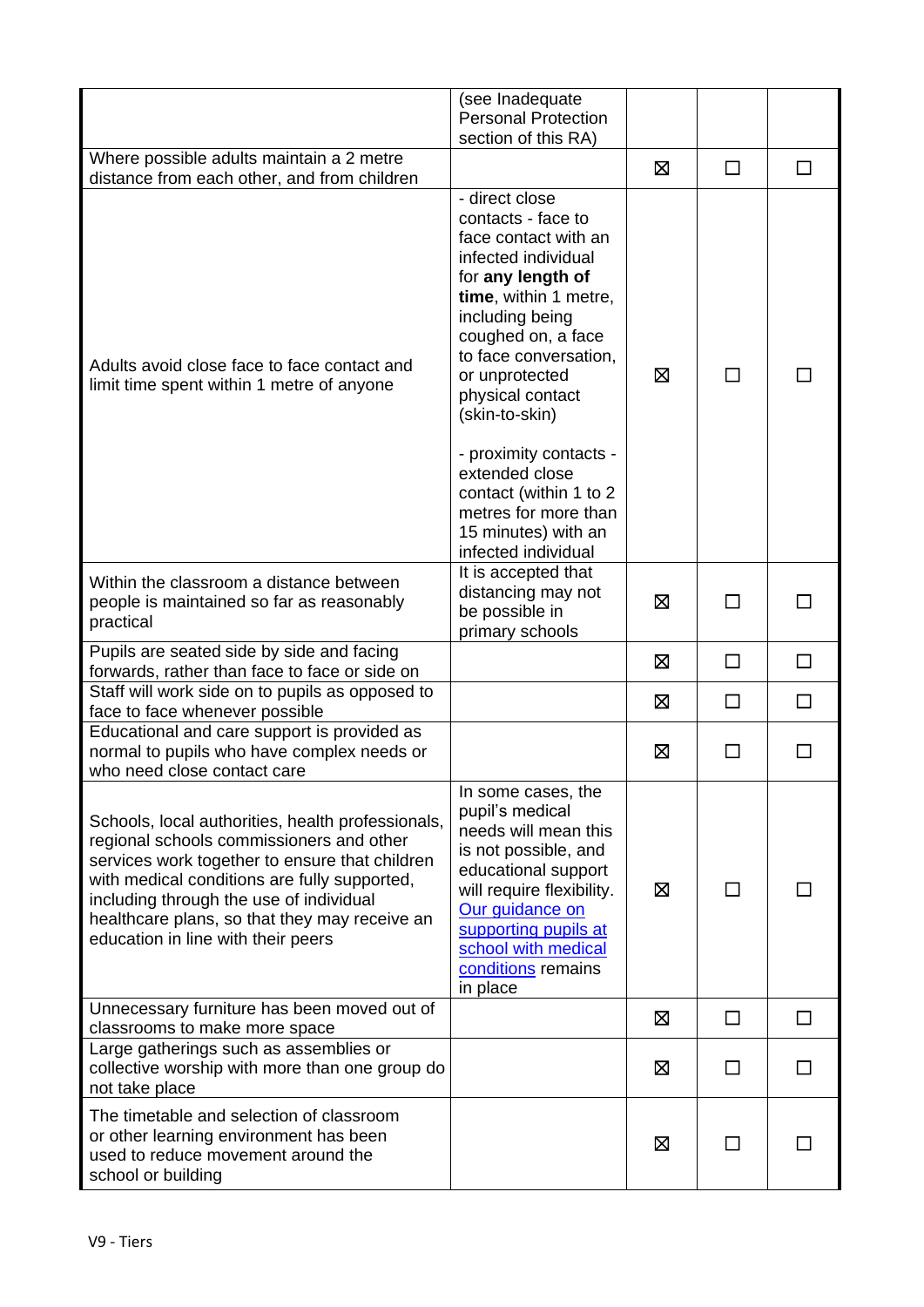| Consideration given to staggered starts or<br>adjusting start and finish times to keep<br>groups apart as they arrive and leave<br>school                                                                                                    | Staggered start and<br>finish times should<br>not reduce the<br>amount of overall<br>teaching time                                                                                                         | X       | $\Box$  |   |
|----------------------------------------------------------------------------------------------------------------------------------------------------------------------------------------------------------------------------------------------|------------------------------------------------------------------------------------------------------------------------------------------------------------------------------------------------------------|---------|---------|---|
| Parents' drop-off and pick-up protocols<br>planned to minimise adult to adult contact                                                                                                                                                        |                                                                                                                                                                                                            | ⊠       | $\Box$  | П |
| Parents and pupils are told their allocated<br>drop off and collection times and the process<br>for doing so, including protocols for minimising<br>adult to adult contact (for example, which<br>entrance to use)                           |                                                                                                                                                                                                            | ⊠       | П       |   |
| It is made clear to parents that they cannot<br>gather at entrance gates or doors, or enter the<br>site (unless they have a pre-arranged<br>appointment, which should be conducted<br>safely)                                                |                                                                                                                                                                                                            | 区       | $\perp$ |   |
| External entrances to classrooms are used<br>where practical                                                                                                                                                                                 |                                                                                                                                                                                                            | X       | $\Box$  | П |
| Break times are staggered so that all<br>pupils are not moving around the school at<br>the same time                                                                                                                                         |                                                                                                                                                                                                            | ⊠       | ΙI      |   |
| Lunch breaks are staggered                                                                                                                                                                                                                   | Pupils eat in separate<br>classrooms                                                                                                                                                                       | X       | Χ       |   |
| Numbers of staff using Staff Room are limited<br>or the use of Staff Room is staggered to<br>ensure that staff maintain 2 metres distance<br>from each other                                                                                 | The taping off or<br>removal of chairs<br>may be needed to<br>ensure staff cannot<br>sit within 2 metres of<br>each other.<br>Staff must still have<br>a break of a<br>reasonable length<br>during the day | X       | П       |   |
| Staff meetings take place remotely where<br>possible.<br>Where this is not possible staff meetings take<br>place in a large well ventilated room ensuring<br>2 metres social distancing at all times                                         | Virtual staff<br>meetings could take<br>place where staff<br>stay in their<br>classrooms and join<br>the meeting.                                                                                          | X       | $\Box$  |   |
| School can resume non-overnight domestic<br>educational visits                                                                                                                                                                               | Domestic (UK)<br>overnight and<br>overseas<br>educational visits<br>are prohibited                                                                                                                         | $\perp$ | $\Box$  | ⊠ |
| School has resumed, or is working to resume,<br>all their breakfast and after-school provision                                                                                                                                               |                                                                                                                                                                                                            | ⊠       | $\Box$  | □ |
| School works closely with any external<br>wraparound providers which their pupils may<br>use, to ensure as far as possible, children can<br>be kept in a group with other children from the<br>same bubble they are in during the school day |                                                                                                                                                                                                            | X       | $\Box$  |   |
| Where it is not possible, or it is impractical to<br>group children in the same bubbles as they<br>are in during the school day, schools and<br>external providers group children with others                                                |                                                                                                                                                                                                            |         | □       | 区 |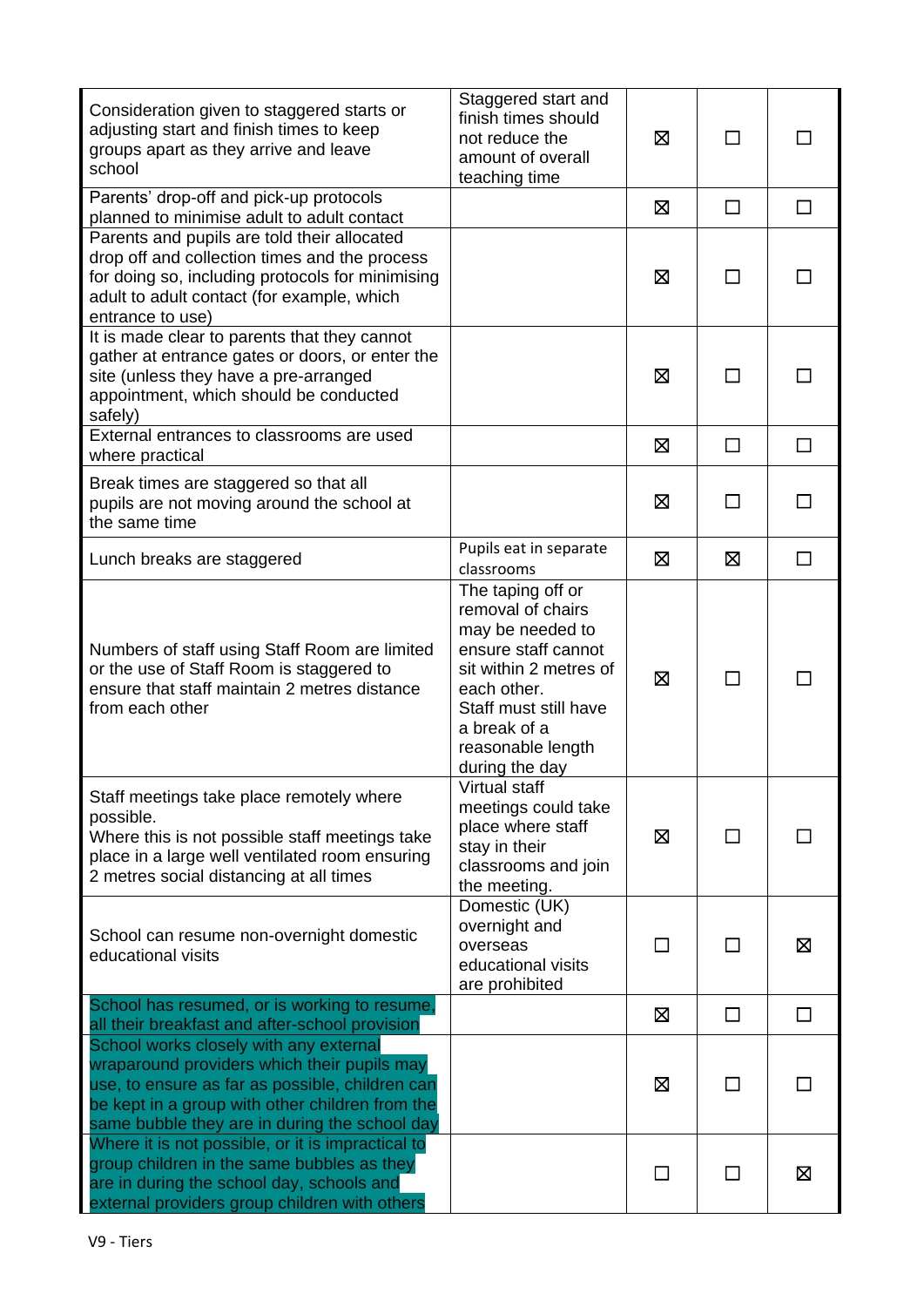| from outside their school day bubble (or from<br>a different school, where children from<br>multiple schools are attending provision) keep<br>children in small, consistent groups with the<br>same children each time |                     |   |              |              |  |
|------------------------------------------------------------------------------------------------------------------------------------------------------------------------------------------------------------------------|---------------------|---|--------------|--------------|--|
| Social Distancing Measures Not Followed During Travel to and from School                                                                                                                                               |                     |   |              |              |  |
| Parents and pupils are encouraged to walk or                                                                                                                                                                           |                     | X | $\Box$       | П            |  |
| cycle to their education setting where possible                                                                                                                                                                        |                     |   |              |              |  |
| Schools, parents and pupils following the                                                                                                                                                                              | <b>Safer travel</b> |   |              |              |  |
| government guidance on how to travel safely,                                                                                                                                                                           | guidance for        | ⊠ | $\Box$       | $\mathsf{L}$ |  |
| when planning their travel on public transport                                                                                                                                                                         | passengers          |   |              |              |  |
| <b>Inadequate Cleaning/Sanitising</b>                                                                                                                                                                                  |                     |   |              |              |  |
| A cleaning schedule that ensures cleaning is                                                                                                                                                                           |                     |   |              |              |  |
| generally enhanced and includes more                                                                                                                                                                                   |                     |   | П            |              |  |
| frequent cleaning of rooms / shared areas that                                                                                                                                                                         |                     | ⊠ |              |              |  |
| are used by different groups is in place                                                                                                                                                                               |                     |   |              |              |  |
| Surfaces that pupils are touching, such as                                                                                                                                                                             |                     |   |              |              |  |
| toys, books, desks, chairs, doors, sinks,                                                                                                                                                                              |                     | X | П            |              |  |
| toilets, light switches, bannisters etc. are                                                                                                                                                                           |                     |   |              |              |  |
| cleaned more often than normal                                                                                                                                                                                         |                     |   |              |              |  |
| Electronic entry systems and keypads are                                                                                                                                                                               |                     |   |              |              |  |
| regularly sanitised particularly first thing in the                                                                                                                                                                    |                     | Ø | П            | П            |  |
| morning and where possible after each use                                                                                                                                                                              |                     |   |              |              |  |
| Bins for tissues and other rubbish are emptied                                                                                                                                                                         |                     | X | □            | □            |  |
| throughout the day                                                                                                                                                                                                     |                     |   |              |              |  |
| Stocks of cleaning chemicals, liquid soap,                                                                                                                                                                             |                     |   |              |              |  |
| paper towels, tissues, toilet roll, bin bags etc.                                                                                                                                                                      |                     | ⊠ | $\Box$       | $\mathsf{L}$ |  |
| regularly checked and additional supplies                                                                                                                                                                              |                     |   |              |              |  |
| requested as necessary                                                                                                                                                                                                 |                     |   |              |              |  |
| Consideration given to how play equipment is                                                                                                                                                                           |                     |   |              |              |  |
| used ensuring it is appropriately cleaned                                                                                                                                                                              |                     | Ø | $\Box$       |              |  |
| between groups of children using it                                                                                                                                                                                    | This would also     |   |              |              |  |
|                                                                                                                                                                                                                        | apply to resources  |   |              |              |  |
| Outdoor playground equipment should be                                                                                                                                                                                 | used inside and     |   |              |              |  |
| more frequently cleaned                                                                                                                                                                                                | outside by          | X | $\mathsf{L}$ |              |  |
|                                                                                                                                                                                                                        | wraparound care     |   |              |              |  |
|                                                                                                                                                                                                                        | providers           |   |              |              |  |
| <b>Shared Resources</b>                                                                                                                                                                                                |                     |   |              |              |  |
| For individual and very frequently used                                                                                                                                                                                |                     |   |              |              |  |
| equipment, such as pencils and pens, it is                                                                                                                                                                             |                     | Χ | □            |              |  |
| recommended that staff and pupils have their                                                                                                                                                                           |                     |   |              |              |  |
| own items that are not shared                                                                                                                                                                                          |                     |   |              |              |  |
| Classroom based resources, such as books                                                                                                                                                                               |                     |   |              |              |  |
| and games, can be used and shared within                                                                                                                                                                               |                     | X | ΙI           |              |  |
| the bubble; these are cleaned regularly, along                                                                                                                                                                         |                     |   |              |              |  |
| with all frequently touched surfaces                                                                                                                                                                                   |                     |   |              |              |  |
| Resources that are shared between classes or                                                                                                                                                                           |                     |   |              |              |  |
| bubbles, such as sports, art and science                                                                                                                                                                               |                     | Ø | $\Box$       |              |  |
| equipment should be cleaned frequently and                                                                                                                                                                             |                     |   |              |              |  |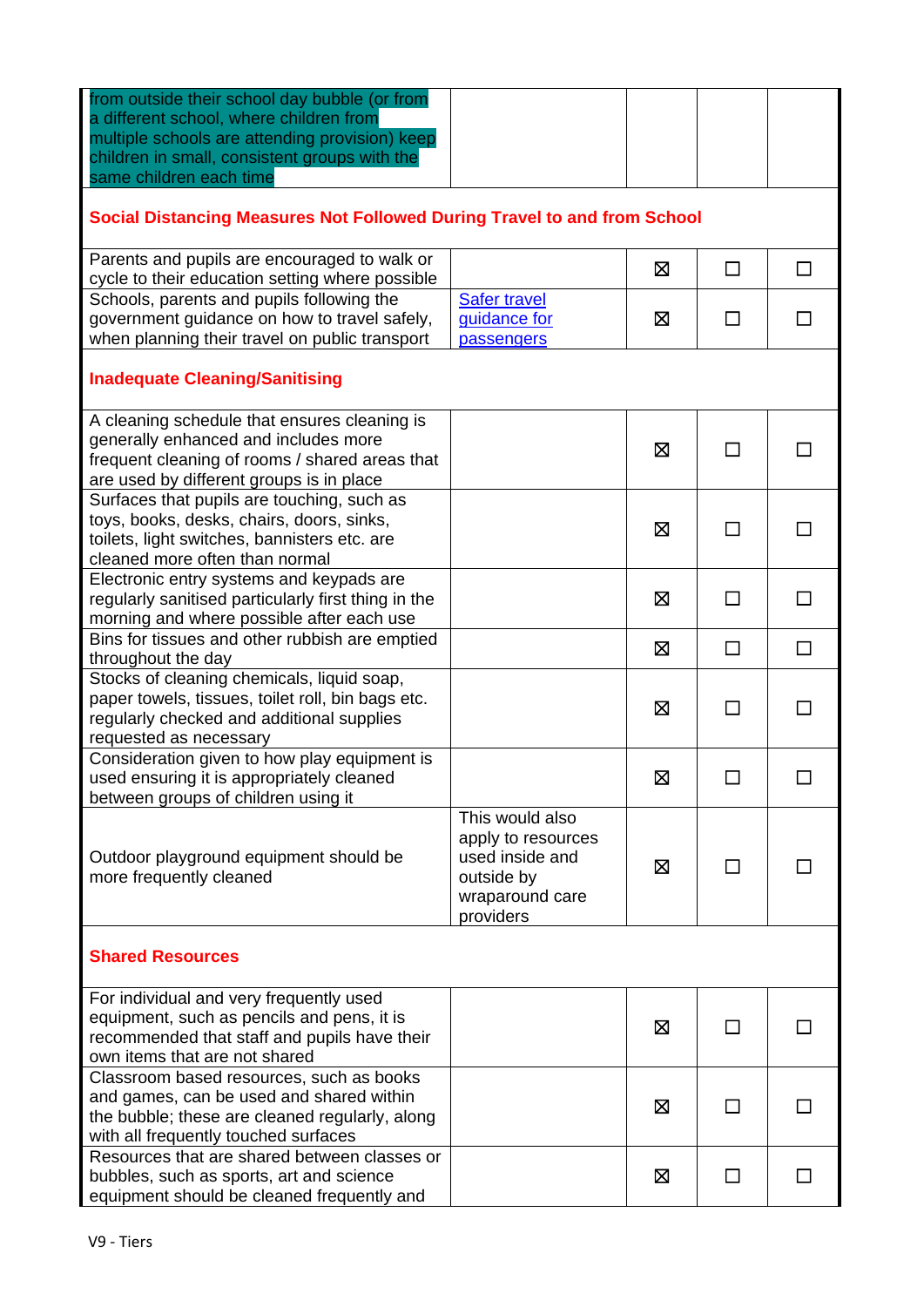| meticulously and always between bubbles, or<br>rotated to allow them to be left unused and out<br>of reach for a period of 48 hours (72 hours for<br>plastics) between use by different bubbles                                                                                                                                                    |                                                                                                                                                                                                                                                                                                                                                                                                                                       |             |        |         |
|----------------------------------------------------------------------------------------------------------------------------------------------------------------------------------------------------------------------------------------------------------------------------------------------------------------------------------------------------|---------------------------------------------------------------------------------------------------------------------------------------------------------------------------------------------------------------------------------------------------------------------------------------------------------------------------------------------------------------------------------------------------------------------------------------|-------------|--------|---------|
| Pupils can bring essentials such as lunch<br>boxes, hats, coats, books, stationery, bags<br>and mobile phones (depending on school<br>policy) in to school                                                                                                                                                                                         |                                                                                                                                                                                                                                                                                                                                                                                                                                       | $\boxtimes$ | П      |         |
| Pupils and teachers can take books and other<br>shared resources home, although<br>unnecessary sharing should be avoided,<br>especially where this does not contribute to<br>pupil education and development. Rules on<br>hand cleaning, cleaning of the resources and<br>rotation apply to these resources                                        | It is very difficult to<br>adequately clean<br>exercise books so<br>the school may need<br>to isolate the books<br>for 48 hours before<br>marking                                                                                                                                                                                                                                                                                     | X           | П      |         |
| Devices/ laptops/tablets etc. that are brought<br>from home to school and back again are<br>cleaned at the start and end of the day                                                                                                                                                                                                                |                                                                                                                                                                                                                                                                                                                                                                                                                                       | 区           | $\Box$ | $\perp$ |
| <b>Spread of Coronavirus to Staff, Pupils and Families, Visitors and Contractors</b>                                                                                                                                                                                                                                                               |                                                                                                                                                                                                                                                                                                                                                                                                                                       |             |        |         |
| Contact with individuals who are unwell is<br>minimised by ensuring that those who have<br>coronavirus (COVID-19) symptoms, or who<br>have someone in their household who does, do<br>not attend school                                                                                                                                            | Ensuring that pupils,<br>staff and other<br>adults do not come<br>into the school if<br>they have<br>coronavirus (COVID-<br>19) symptoms, or<br>have tested positive<br>in the last 10 days,<br>and ensuring<br>anyone developing<br>those symptoms<br>during the school<br>day is sent home,<br>are essential actions<br>to reduce the risk in<br>schools and further<br>drive down<br>transmission of<br>coronavirus (COVID-<br>19) | ⊠           | П      |         |
| The school recognises that if they have two or<br>more confirmed cases within 14 days, or an<br>overall rise in sickness absence where<br>coronavirus (COVID-19) is suspected, they<br>may have an outbreak and must continue to<br>work with their local health protection team<br>who will be able to advise if additional action is<br>required |                                                                                                                                                                                                                                                                                                                                                                                                                                       | ⊠           | ΙI     |         |
| All pupils, including those who are clinically<br>extremely vulnerable, can continue to attend<br>school at all Local Restriction Tiers unless they<br>are one of the very small number of pupils or<br>students under paediatric care (such as recent                                                                                             | New advice for<br>those identified<br>through a letter from<br>the NHS or a<br>specialist doctor as                                                                                                                                                                                                                                                                                                                                   | ⊠           |        |         |

in the group deemed

transplant or very immunosuppressed children)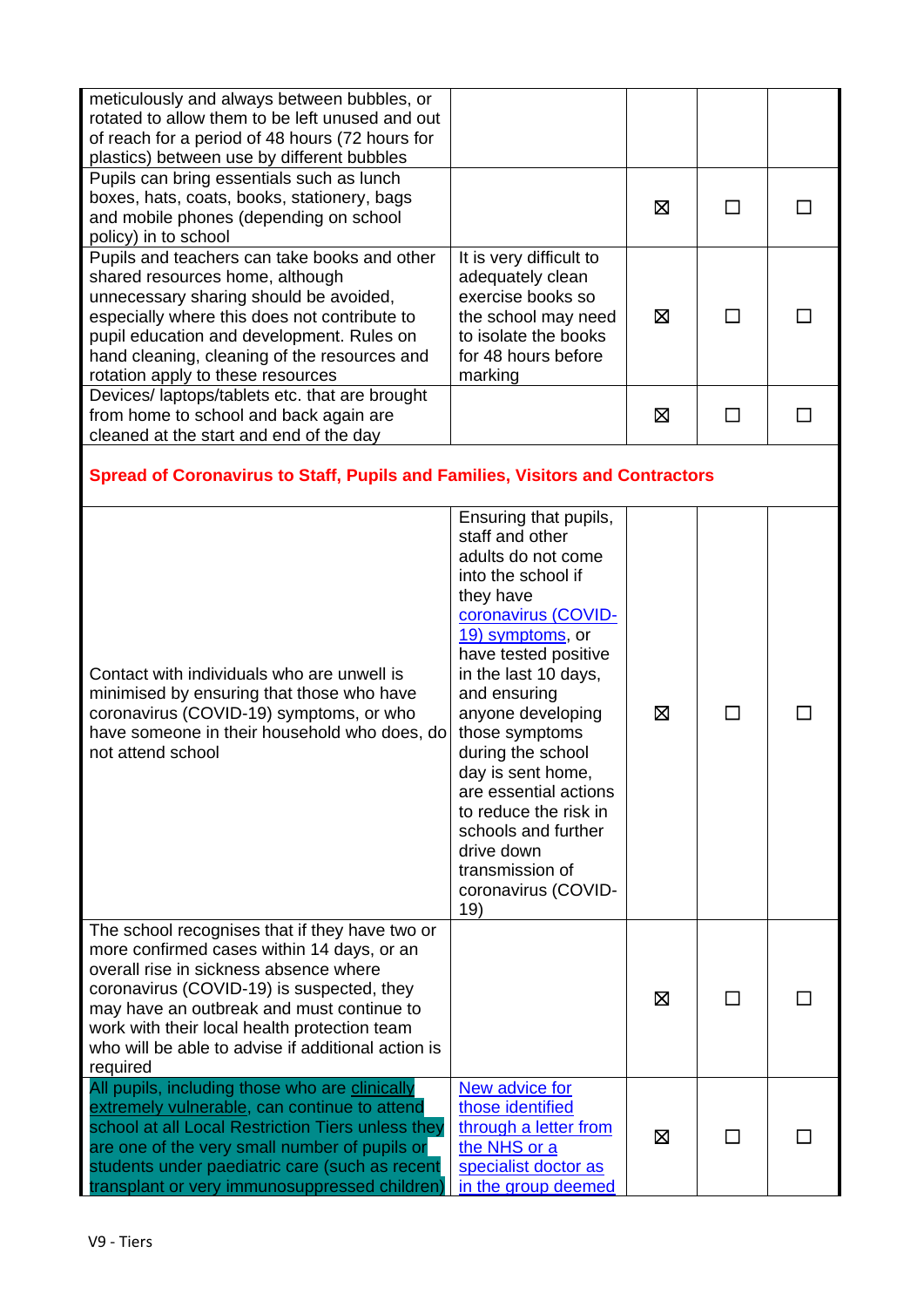| and have been advised specifically by their GP<br>or clinician not to attend school.                                                                                                                                                   | clinically extremely<br>vulnerable                                                                                                                                                                                                                                                                                                                                                                                                                                                                                                                                                                                              |   |   |  |
|----------------------------------------------------------------------------------------------------------------------------------------------------------------------------------------------------------------------------------------|---------------------------------------------------------------------------------------------------------------------------------------------------------------------------------------------------------------------------------------------------------------------------------------------------------------------------------------------------------------------------------------------------------------------------------------------------------------------------------------------------------------------------------------------------------------------------------------------------------------------------------|---|---|--|
| Staff who are in the clinically extremely<br>vulnerable group can continue to attend<br>school in all three local restriction tiers                                                                                                    | dvice for those<br>identified through a<br>letter from the NHS<br>or a specialist doctor<br>as in the group<br>deemed clinically<br>extremely vulnerable<br>(CEV or shielding<br>list)                                                                                                                                                                                                                                                                                                                                                                                                                                          | X | П |  |
| Under local restriction tier 3: very high alert,<br>staff and employers may wish to discuss<br>flexibilities that support clinically extremely<br>vulnerable staff, such as staggered start times<br>to reduce travel during rush hour | An Individual Risk<br>Assessment will be<br>needed. Advice<br>sought on a case by<br>case basis.<br><b>Individual Risk</b><br>Assessments will<br>need to be subject to<br>regular review<br>In the future, the<br>government will only<br>reintroduce formal<br>restrictive shielding<br>advice in some local<br>areas in tier 3: very<br>high alert where this<br>has been advised by<br>the Chief Medical<br>Officer, and only for<br>a limited period of<br>time. The<br>government will<br>write to individuals to<br>inform them if they<br>are advised to follow<br>formal shielding and<br>not attend the<br>workplace. | X | П |  |
| People who live with those who are clinically<br>extremely vulnerable or clinically vulnerable<br>can and do attend the workplace                                                                                                      | An Individual Risk<br>Assessment may be<br>needed. Advice<br>sought on a case by<br>case basis.<br><b>Individual Risk</b><br>Assessments will<br>need to be subject to<br>regular review                                                                                                                                                                                                                                                                                                                                                                                                                                        | ⊠ | П |  |
| Pregnant women are in the 'clinically<br>vulnerable' category                                                                                                                                                                          | School must<br>complete the New<br>and Expectant<br>Mothers risk<br>assessment as well<br>as the Covid<br>Individual risk<br>assessment.                                                                                                                                                                                                                                                                                                                                                                                                                                                                                        | ⊠ | П |  |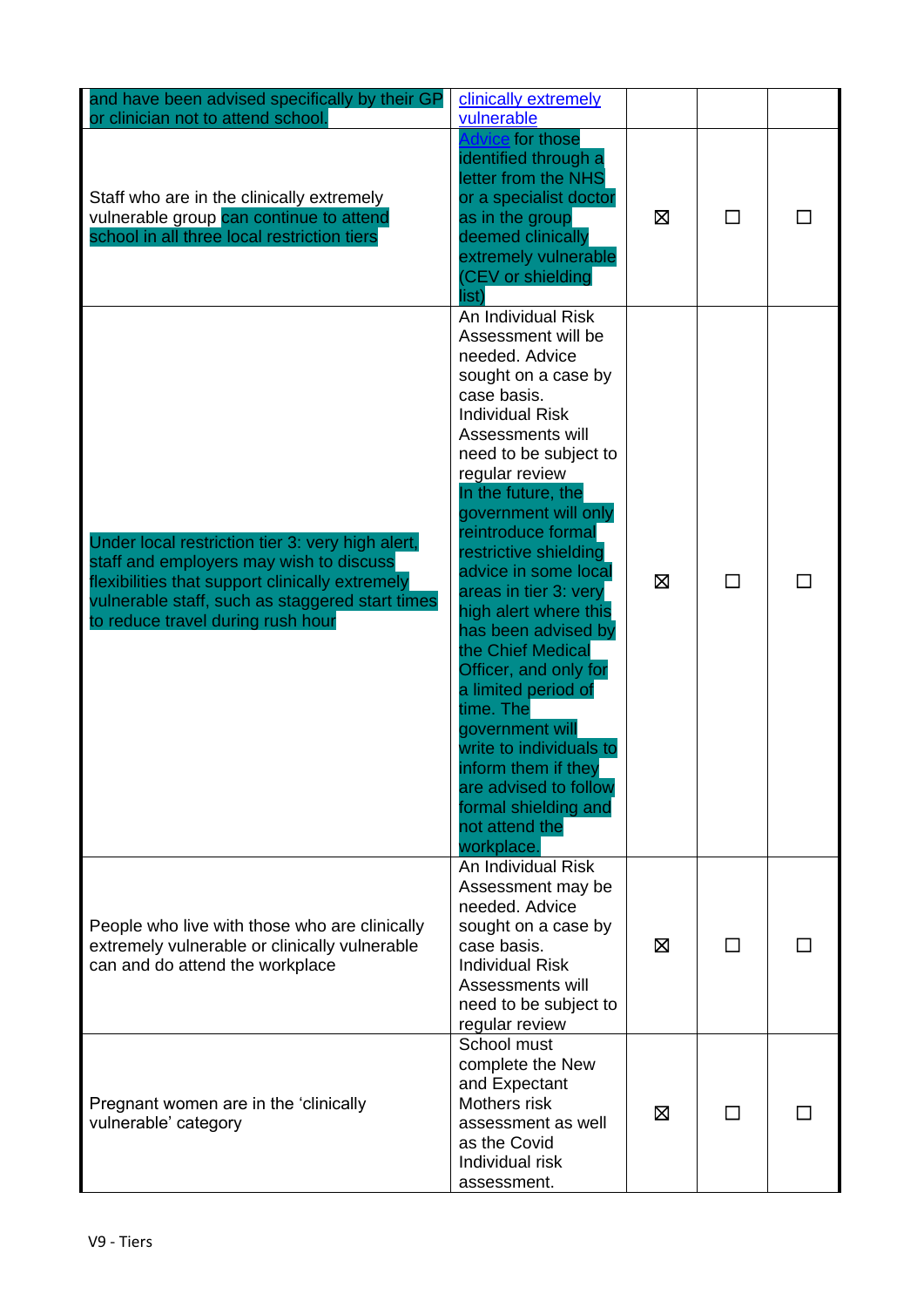|                                                                                                                                                                                                                                                                                                                                                                                                                                                                                              | Both the New and<br><b>Expectant Mothers</b><br>and the Individual<br><b>Risk Assessment</b><br>must be reviewed<br>prior to 28 weeks<br>when risk factors<br>increase.<br><b>Individual Risk</b><br>Assessments will<br>need to be subject to<br>regular review<br>RCOG Q&A covid19<br>virus infection and<br>pregnancy |             |    |  |
|----------------------------------------------------------------------------------------------------------------------------------------------------------------------------------------------------------------------------------------------------------------------------------------------------------------------------------------------------------------------------------------------------------------------------------------------------------------------------------------------|--------------------------------------------------------------------------------------------------------------------------------------------------------------------------------------------------------------------------------------------------------------------------------------------------------------------------|-------------|----|--|
| Where it is necessary to use supply staff and<br>peripatetic teachers, those individuals will be<br>expected to comply with the school's<br>arrangements for managing and minimising<br>risk, including taking particular care to<br>minimise contact and maintain as much<br>distance as possible from other staff                                                                                                                                                                          | To minimise the<br>numbers of<br>temporary staff<br>entering the school<br>premises, and<br>secure best value,<br>schools may wish to<br>use longer<br>assignments with<br>supply teachers and<br>agree a minimum<br>number of hours<br>across the academic<br>year                                                      | X           | П  |  |
| Specialists, therapists, clinicians and other<br>support staff for pupils with SEND provide<br>interventions as usual                                                                                                                                                                                                                                                                                                                                                                        |                                                                                                                                                                                                                                                                                                                          | ⊠           | ΙI |  |
| Volunteers may be used to support the work<br>of the school, as would usually be the case                                                                                                                                                                                                                                                                                                                                                                                                    | Mixing of volunteers<br>across groups<br>should be kept to a<br>minimum, and they<br>should remain 2<br>metres from pupils<br>and staff where<br>possible                                                                                                                                                                | Ø           |    |  |
| Access to PPE should be available where<br>there is contact with diagnosed or suspected<br>person with covid-19                                                                                                                                                                                                                                                                                                                                                                              | See Inadequate<br><b>Personal Protection</b><br>& PPE section of<br>this risk assessment                                                                                                                                                                                                                                 | X           | П  |  |
| <b>Site User Becoming Unwell</b>                                                                                                                                                                                                                                                                                                                                                                                                                                                             |                                                                                                                                                                                                                                                                                                                          |             |    |  |
| If anyone in the school becomes unwell with a<br>new, continuous cough or a high temperature,<br>or has a loss of, or change in, their normal<br>sense of taste or smell (anosmia), they must<br>be sent home and advised to follow the<br>guidance which sets out that they must self-<br>isolate for at least 10 days and should <b>arrange</b><br>to have a test to see if they have coronavirus<br>(COVID-19). Other members of their<br>household (including any siblings) should self- | stay at home:<br>guidance for<br>households with<br>possible or<br>confirmed<br>coronavirus (COVID-<br>19) infection<br>If they have tested<br>positive whilst not<br>experiencing                                                                                                                                       | $\boxtimes$ |    |  |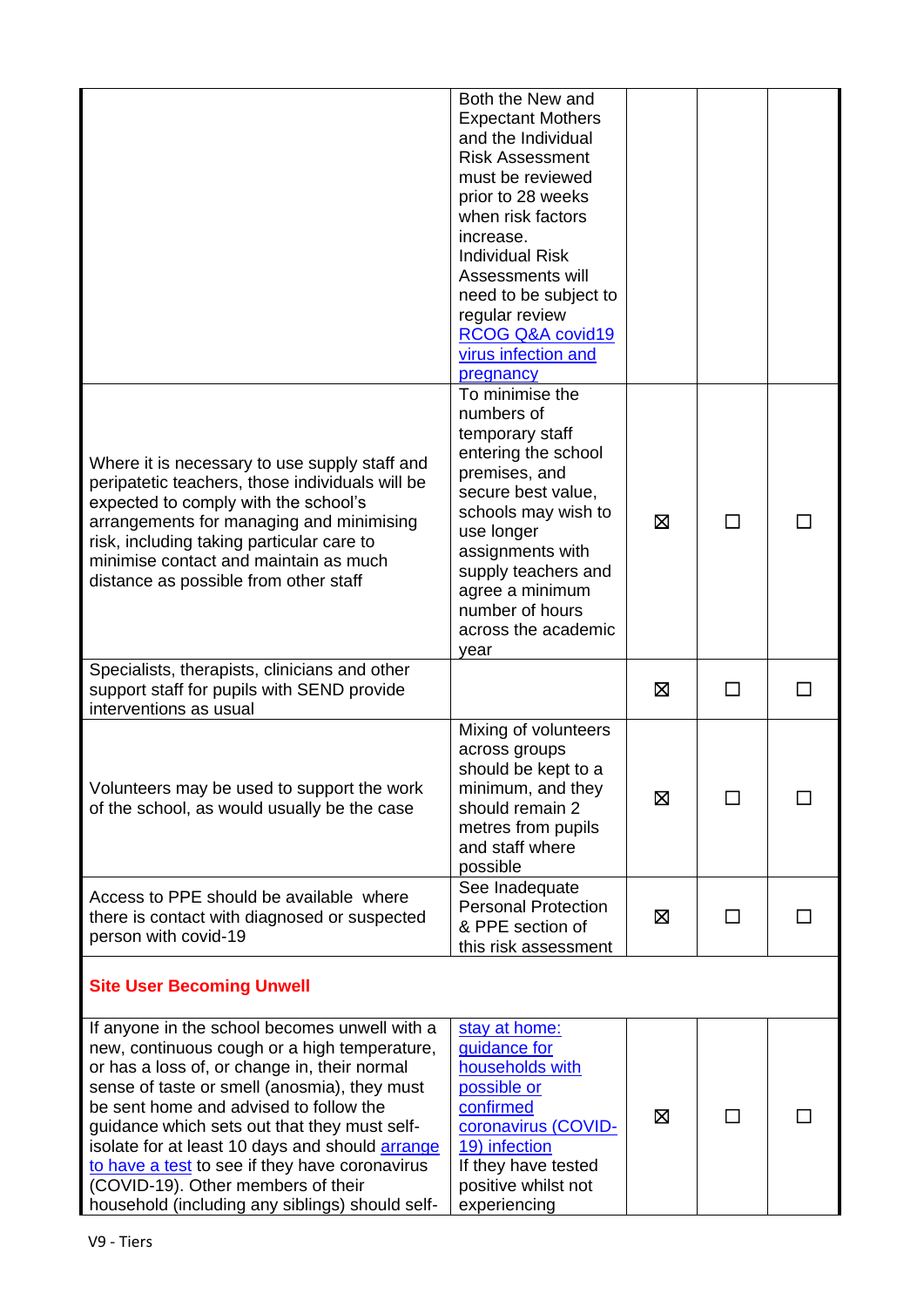| isolate for 0 days from when the symptomatic<br>person first had symptoms                                                                                                                                                                                                                                                                                                                                                                                                                                                                                                                                                  | symptoms but<br>develop symptoms<br>during the isolation<br>period, they should<br>restart the 10-day<br>isolation period from<br>the day they develop<br>symptoms |   |              |  |
|----------------------------------------------------------------------------------------------------------------------------------------------------------------------------------------------------------------------------------------------------------------------------------------------------------------------------------------------------------------------------------------------------------------------------------------------------------------------------------------------------------------------------------------------------------------------------------------------------------------------------|--------------------------------------------------------------------------------------------------------------------------------------------------------------------|---|--------------|--|
| If a pupil is awaiting collection, they should be<br>moved, if possible, to a room where they can<br>be isolated behind a closed door, depending<br>on the age of the Pupils and with appropriate<br>adult supervision if required. Ideally, a window<br>should be opened for ventilation.                                                                                                                                                                                                                                                                                                                                 | If it is not possible to<br>isolate them, move<br>them to an area<br>which is at least 2<br>metres away from<br>other people                                       | X |              |  |
| If the pupil needs to go to the toilet while<br>waiting to be collected, they should use a<br>separate toilet if possible. The toilet should be<br>cleaned and disinfected using standard<br>cleaning products before being used by<br>anyone else                                                                                                                                                                                                                                                                                                                                                                         |                                                                                                                                                                    | ⊠ | ΙI           |  |
| PPE should be worn by staff caring for the<br>pupil while they await collection if a distance of<br>2 metres cannot be maintained (such as for a<br>very young pupil or a pupil with complex<br>needs)                                                                                                                                                                                                                                                                                                                                                                                                                     | See Inadequate<br><b>Personal Protection</b><br>& PPE section of<br>this risk assessment                                                                           | 区 | $\mathsf{L}$ |  |
| In an emergency, call 999 if the pupil is<br>seriously ill or injured or their life is at risk.                                                                                                                                                                                                                                                                                                                                                                                                                                                                                                                            | Anyone with<br>coronavirus (COVID-<br>19) symptoms<br>should not visit the<br>GP, pharmacy,<br>urgent care centre or<br>a hospital                                 | ⊠ |              |  |
| Any member of staff who has provided close<br>contact care to someone with symptoms,<br>even while wearing PPE, and all other<br>members of staff or pupils who have been in<br>close contact with that person with symptoms,<br>even if wearing a face covering, do not need<br>to go home to self-isolate unless:<br>the symptomatic person subsequently<br>tests positive<br>they develop symptoms themselves (in<br>٠<br>which case, they should arrange to<br>have a test)<br>they are requested to do so by NHS<br>Test and Trace or the PHE advice<br>service (or PHE local health protection<br>team if escalated) |                                                                                                                                                                    | X | ΙI           |  |
| Everyone must wash their hands thoroughly<br>for 20 seconds with soap and running water or<br>use hand sanitiser after any contact with<br>someone who is unwell                                                                                                                                                                                                                                                                                                                                                                                                                                                           |                                                                                                                                                                    | 区 | $\perp$      |  |
| The area around the person with symptoms<br>must be cleaned with normal household<br>disinfectant after they have left to reduce the<br>risk of passing the infection on to other people                                                                                                                                                                                                                                                                                                                                                                                                                                   | COVID-19: cleaning<br>of non-healthcare<br>settings guidance                                                                                                       | Σ |              |  |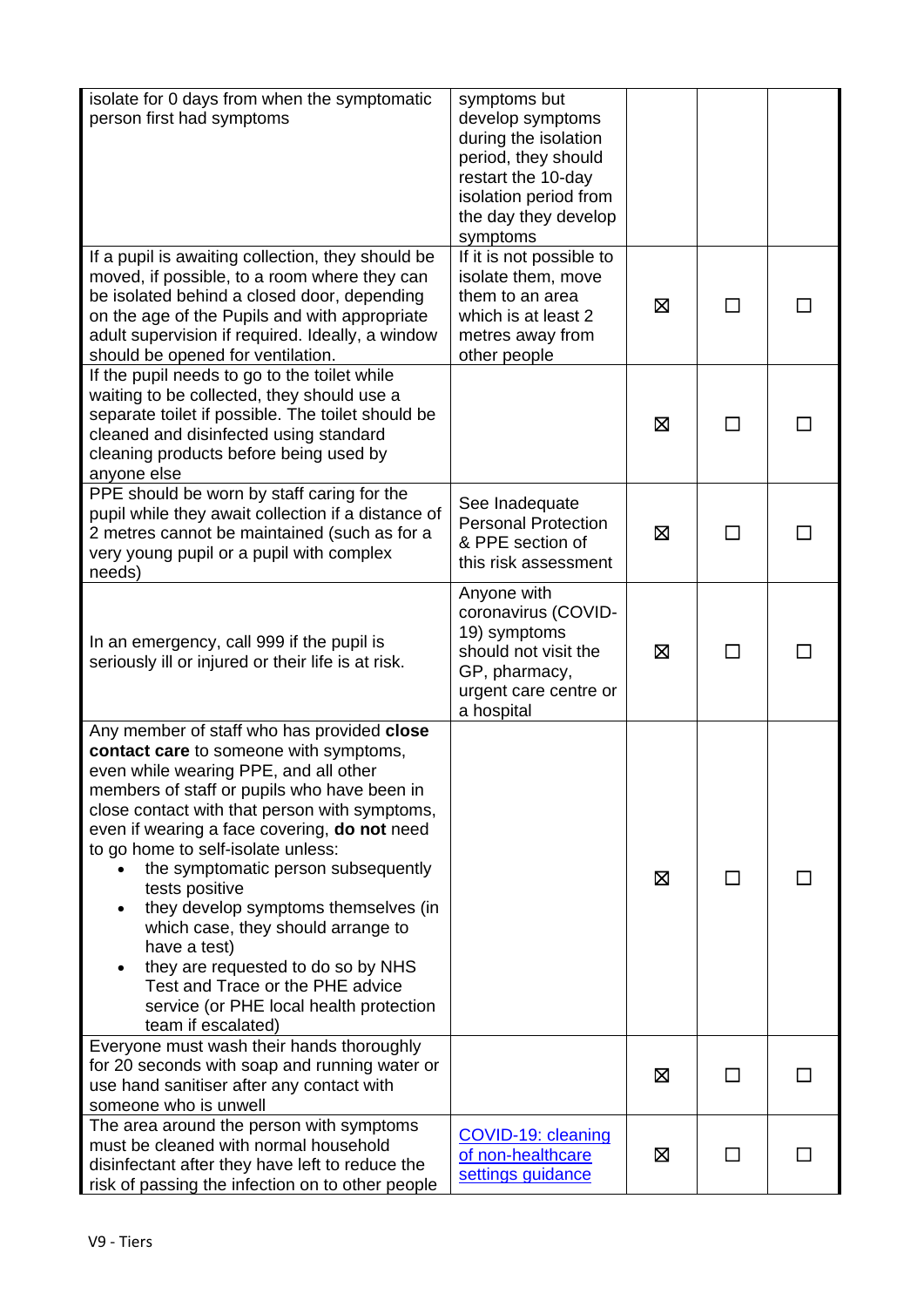| <b>Site User Developing Symptoms</b>                                                                                                                                                                                                                                                                                                                                                                                                                                                                                                                                                                                                                                     |                                                                                                                                                                                                                                                                                                                                                                                                                                                                                                                                                                                                                                                                                                                                             |   |              |  |
|--------------------------------------------------------------------------------------------------------------------------------------------------------------------------------------------------------------------------------------------------------------------------------------------------------------------------------------------------------------------------------------------------------------------------------------------------------------------------------------------------------------------------------------------------------------------------------------------------------------------------------------------------------------------------|---------------------------------------------------------------------------------------------------------------------------------------------------------------------------------------------------------------------------------------------------------------------------------------------------------------------------------------------------------------------------------------------------------------------------------------------------------------------------------------------------------------------------------------------------------------------------------------------------------------------------------------------------------------------------------------------------------------------------------------------|---|--------------|--|
| Schools must ensure that staff members and<br>parents/carers understand that they will need<br>to be ready and willing to book a test if they<br>are displaying symptoms. The main symptoms<br>are a high temperature, a new continuous<br>cough and/or a loss or change to your sense<br>of smell or taste. Staff and pupils must not<br>come into the school if they have symptoms,<br>and must be sent home to self-isolate if they<br>develop them in school. All children can be<br>tested if they have symptoms, including<br>children under 5, but children aged 11 and<br>under will need to be helped by their parents<br>or carers if using a home testing kit | The advice service<br>(or PHE local health<br>protection team if<br>escalated) will<br>provide definitive<br>advice on who must<br>be sent home. A<br>template letter will<br>be provided to<br>schools, on the<br>advice of the health<br>protection team, to<br>send to parents and<br>staff if needed                                                                                                                                                                                                                                                                                                                                                                                                                                    | X | $\Box$       |  |
| School have received an initial supply of 10<br>home test kits and information about how to<br>order to replenish this supply when they are<br>running out                                                                                                                                                                                                                                                                                                                                                                                                                                                                                                               | School should call<br>the Test and Trace<br>helpdesk on 119 if<br>these have not<br>arrived.                                                                                                                                                                                                                                                                                                                                                                                                                                                                                                                                                                                                                                                | X | ΙI           |  |
| School determines how to prioritise the<br>distribution of their test kits in order to<br>minimise the impact of the virus on the<br>education of their pupils.                                                                                                                                                                                                                                                                                                                                                                                                                                                                                                          | The test kits sent to<br>schools are provided<br>to be used in the<br>exceptional<br>circumstance that an<br>individual becomes<br>symptomatic and<br>schools believe they<br>may have barriers to<br>accessing testing<br>elsewhere.<br>These kits can be<br>given directly to staff<br>or parents and<br>carers collecting a<br>child who has<br>developed<br>symptoms at school.<br>In particular, these<br>tests kits will also<br>help ensure that<br>symptomatic staff<br>can also get a test<br>and if they test<br>negative, can return<br>to work as soon as<br>they no longer have<br>symptoms of<br>coronavirus (COVID-<br>19). Further<br>information is<br>provided in our<br>guidance<br>Coronavirus<br>(COVID-19): test kits | ⊠ | $\mathsf{L}$ |  |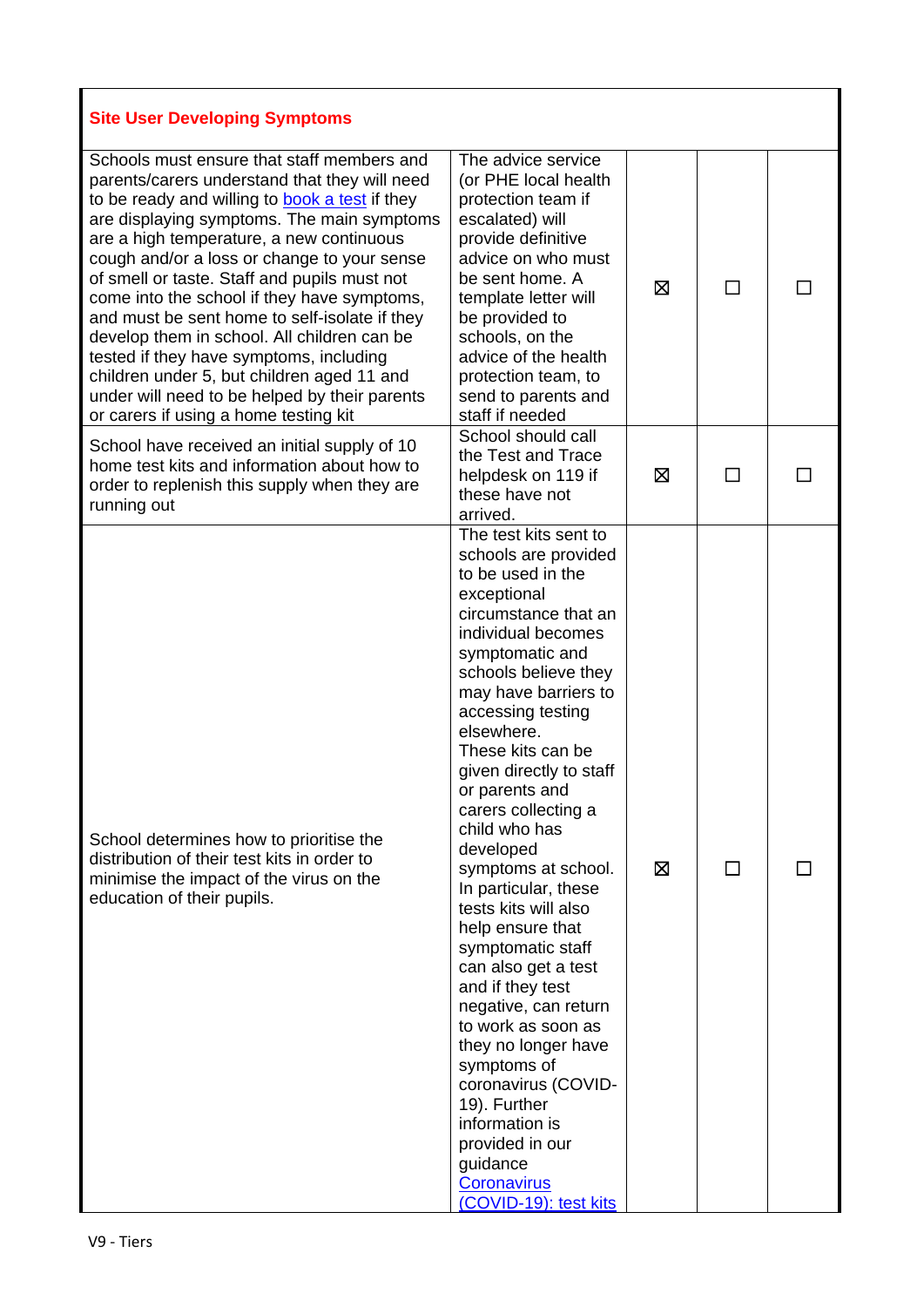|                                                                                                                                                                                                                                                                                                                                                                                                                                                                                                                                                                                                                               | for schools and FE                                                                                                                                                                                                              |   |    |  |
|-------------------------------------------------------------------------------------------------------------------------------------------------------------------------------------------------------------------------------------------------------------------------------------------------------------------------------------------------------------------------------------------------------------------------------------------------------------------------------------------------------------------------------------------------------------------------------------------------------------------------------|---------------------------------------------------------------------------------------------------------------------------------------------------------------------------------------------------------------------------------|---|----|--|
| Schools must ensure that staff members and<br>parents/carers understand that they will need<br>to be ready and willing to provide details of<br>anyone they have been in close contact with if<br>they were to test positive for coronavirus<br>(COVID-19) or if asked by NHS Test & Trace                                                                                                                                                                                                                                                                                                                                    | providers.                                                                                                                                                                                                                      | ⊠ |    |  |
| Schools must ensure that staff members and<br>parents/carers understand that they will need<br>to be ready and willing to self-isolate if they<br>have been in close contact with someone who<br>develops coronavirus (COVID-19) symptoms<br>or someone who tests positive for coronavirus<br>$(COVID-19)$                                                                                                                                                                                                                                                                                                                    | Household members<br>of those contacts<br>who are sent home<br>do not need to self-<br>isolate themselves<br>unless the child,<br>young person or<br>staff member who is<br>self-isolating<br>subsequently<br>develops symptoms | ⊠ | ΙI |  |
| Parents and staff are asked to inform the<br>school immediately of the results of a test                                                                                                                                                                                                                                                                                                                                                                                                                                                                                                                                      | Schools must not<br>share the names or<br>details of people<br>with coronavirus<br>(COVID-19) unless<br>essential to protect<br>others                                                                                          | ⊠ | ΙI |  |
| If someone with symptoms tests negative for<br>coronavirus (COVID-19), then they need<br>should stay at home until they are recovered<br>as usual from their illness but can safely return<br>thereafter. The only exception to return<br>following a negative test result is where an<br>individual is separately identified as a close<br>contact of a confirmed case, when they will<br>need to self-isolate for 10 days from the date<br>of that contact                                                                                                                                                                  | Schools should not<br>request evidence of<br>negative test results<br>or other medical<br>evidence before<br>admitting children or<br>welcoming them<br>back after a period<br>of self-isolation                                | X | ΙI |  |
| Someone who is self-isolating because they<br>have been in close contact with someone who<br>has tested positive for coronavirus (COVID-<br>19) starts to feel unwell and gets a test for<br>coronavirus themselves, and the test delivers<br>a negative result, they must remain in isolation<br>for the remainder of the 10-day isolation<br>period                                                                                                                                                                                                                                                                         | This is because they<br>could still develop<br>coronavirus (COVID-<br>19) within the<br>remaining days                                                                                                                          | Ø | П  |  |
| If someone with symptoms tests positive, they<br>should follow the 'stay at home: guidance for<br>households with possible or confirmed<br>coronavirus (COVID-19) infection' and must<br>continue to self-isolate for at least 10 days<br>from the onset of their symptoms and then<br>return to school only if they do not have<br>symptoms other than cough or loss of sense<br>of smell/taste. This is because a cough or<br>anosmia can last for several weeks once the<br>infection has gone. The 10-day period starts<br>from the day when they first became ill. If they<br>still have a high temperature, they should |                                                                                                                                                                                                                                 | ⊠ | ΙI |  |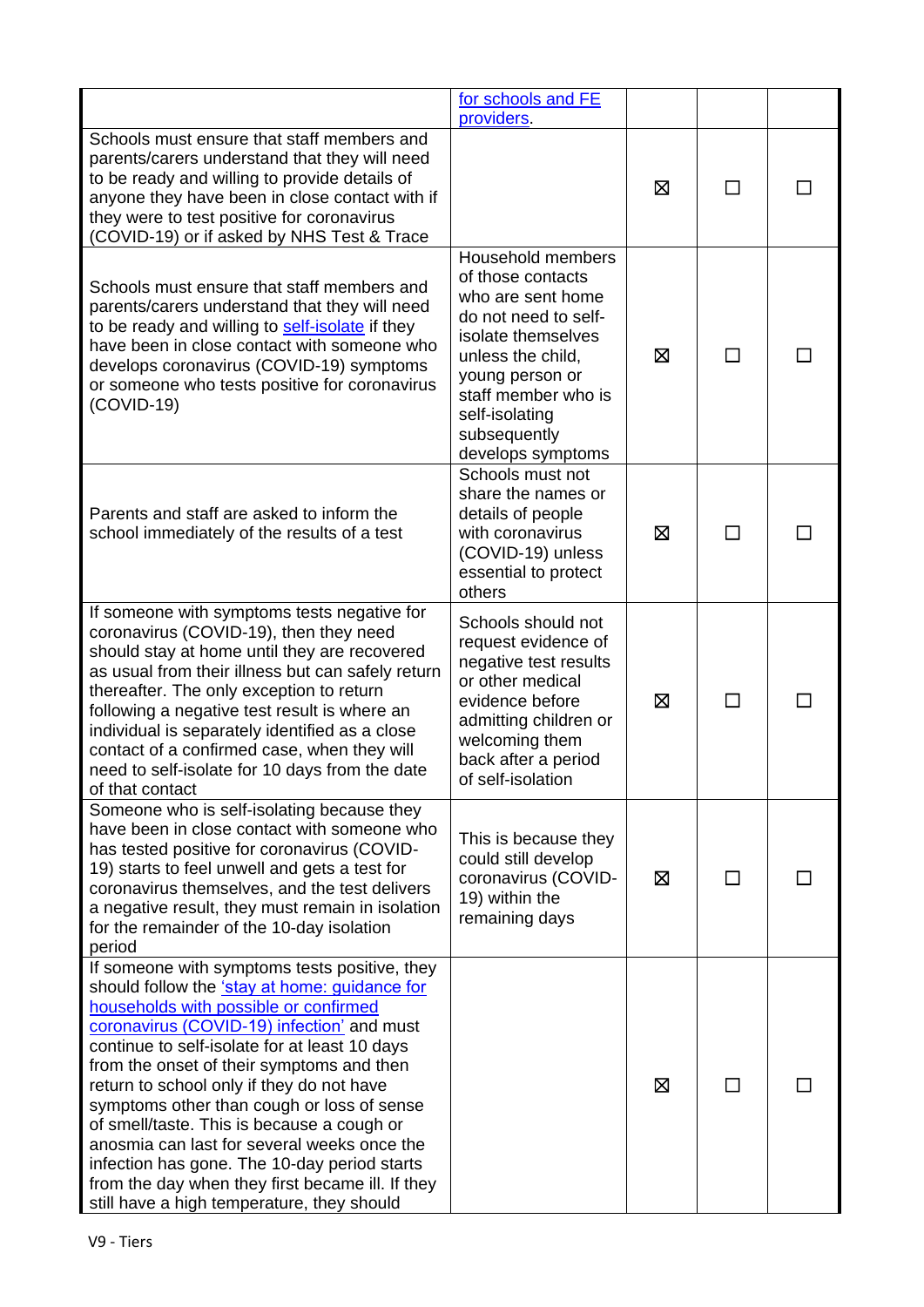| continue to self-isolate until their temperature<br>returns to normal. Other members of their<br>household should all self-isolate for the full 10<br>days                                                                                                                            |                                                                                                                                                                                                                                                                                                                                                                                                                                                                                                                     |   |  |
|---------------------------------------------------------------------------------------------------------------------------------------------------------------------------------------------------------------------------------------------------------------------------------------|---------------------------------------------------------------------------------------------------------------------------------------------------------------------------------------------------------------------------------------------------------------------------------------------------------------------------------------------------------------------------------------------------------------------------------------------------------------------------------------------------------------------|---|--|
| Schools send home those people who have<br>been in close contact with the person who has<br>tested positive, advising them to self-isolate<br>for 10 days since they were last in close<br>contact with that person when they were<br>infectious                                      | Close contact<br>means:<br>- direct close<br>contacts - face to<br>face contact with an<br>infected individual<br>for any length of<br>time, within 1 metre,<br>including being<br>coughed on, a face<br>to face conversation,<br>or unprotected<br>physical contact<br>(skin-to-skin)<br>- proximity contacts -<br>extended close<br>contact (within 1 to 2<br>metres for more than<br>15 minutes) with an<br>infected individual<br>- travelling in a small<br>vehicle, like a car,<br>with an infected<br>person | ⊠ |  |
| School must take swift action when they<br>become aware that someone who has<br>attended has tested positive for coronavirus<br>and must contact the dedicated advice service<br>introduced by Public Health England (PHE)<br>and delivered by the NHS Business Services<br>Authority | This can be reached<br>by calling the DfE<br>Helpline on 0800<br>046 8687 and<br>selecting option 1 for<br>advice on the action<br>to take in response<br>to a positive case.<br>Schools will be put<br>through to a team of<br>advisers who will<br>inform them of what<br>action is needed<br>based on the latest<br>public health advice                                                                                                                                                                         | X |  |
| Public Health England has good evidence that<br>routinely taking the temperature of pupils by<br>the school is not recommended as this is an<br>unreliable method for identifying coronavirus<br>(COVID-19) so this does not take place                                               |                                                                                                                                                                                                                                                                                                                                                                                                                                                                                                                     | ⊠ |  |
| <b>Inadequate Hand Washing/Personal Hygiene</b>                                                                                                                                                                                                                                       |                                                                                                                                                                                                                                                                                                                                                                                                                                                                                                                     |   |  |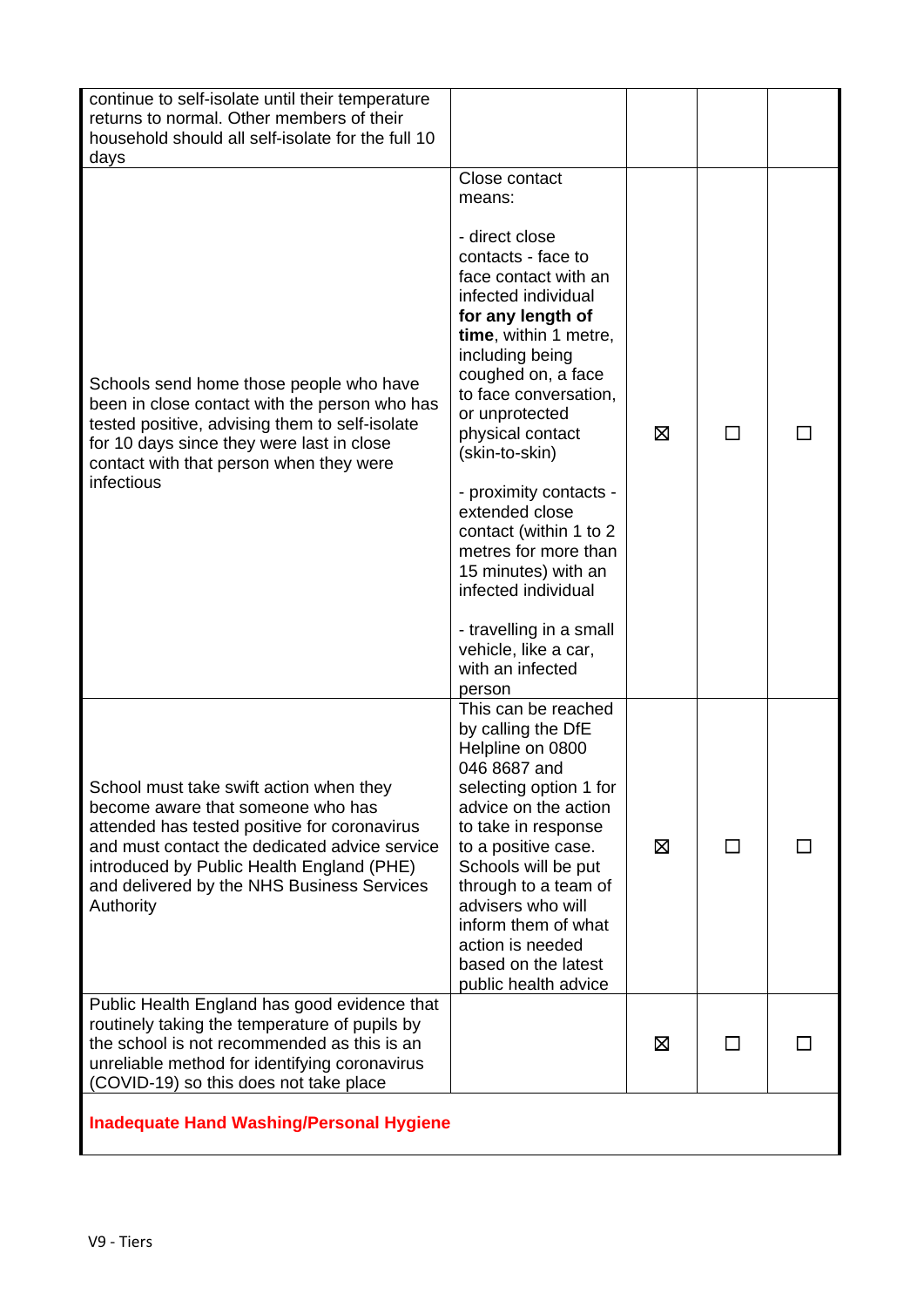| Staff/pupils/cleaners/contractors etc. will be<br>reminded to clean their hands regularly,<br>including when they arrive at school, when<br>they return from breaks, when they change<br>rooms and before and after eating                                                                                                         | <b>Ensure that staff</b><br>have sufficient time<br>to wash their hands<br>regularly, as<br>frequently as pupils                                                                                                                            | X           | ΙI           |              |
|------------------------------------------------------------------------------------------------------------------------------------------------------------------------------------------------------------------------------------------------------------------------------------------------------------------------------------|---------------------------------------------------------------------------------------------------------------------------------------------------------------------------------------------------------------------------------------------|-------------|--------------|--------------|
| Hands are washed with liquid soap & water for<br>a minimum of 20 seconds                                                                                                                                                                                                                                                           |                                                                                                                                                                                                                                             | ⊠           | $\Box$       | П            |
| The school has considered whether they have<br>enough hand washing or hand sanitiser<br>'stations' available so that all pupils and staff<br>can clean their hands regularly                                                                                                                                                       |                                                                                                                                                                                                                                             | X           | $\sim$       |              |
| Alcohol based hand cleansers/gels can only<br>be used if soap and water are not available,<br>but is not a substitute for hand washing. Such<br>gels MUST ONLY BE USED UNDER CLOSE<br>SUPERVISION. In normal circumstances<br>pupils should not be using alcohol based hand<br>cleansers because of the risk of ingestion.         | Skin friendly<br>cleaning wipes can<br>be used as an<br>alternative                                                                                                                                                                         | X           | $\mathsf{L}$ |              |
| The 'catch it, bin it, kill it' approach is very<br>important and is promoted                                                                                                                                                                                                                                                      | tissues and use them to catch you<br>cough or sneeze<br>for several hours or<br>tissues. Dispose of your tissue as soon as<br>Hands can transfer germs to every<br>surface you touch. Clean your hands as<br>soon as you can.<br><b>NHS</b> | $\boxtimes$ | П            |              |
| Disposable tissues are available in each room<br>for both staff and pupil use                                                                                                                                                                                                                                                      |                                                                                                                                                                                                                                             | ⊠           | $\Box$       | $\mathsf{L}$ |
| Bins (ideally lidded pedal bins) for tissues are<br>available in each room                                                                                                                                                                                                                                                         |                                                                                                                                                                                                                                             | ⊠           | $\Box$       | ΙI           |
| Risk assessments for pupils with complex<br>needs that may struggle to maintain as good<br>respiratory hygiene as their peers, for example<br>those who spit uncontrollably or use saliva as<br>a sensory stimulant, have been updated in<br>order to support these pupils and the staff<br>working with them                      |                                                                                                                                                                                                                                             | ⊠           |              |              |
| <b>Inadequate Personal Protection &amp; PPE</b>                                                                                                                                                                                                                                                                                    |                                                                                                                                                                                                                                             |             |              |              |
| Face coverings are currently not in use by<br>pupils in Primary schools as the risks are<br>considered to be lower as pupils and staff are<br>mixing in consistent groups, and because<br>misuse may inadvertently increase the risk of<br>transmission. There may also be negative<br>effects on communication and thus education |                                                                                                                                                                                                                                             | X           |              |              |
| In schools that are in Tier 2 or Tier 3, adults<br>(staff and visitors) in primary schools and in<br>secondary schools DO wear face coverings in<br>areas outside of the classroom                                                                                                                                                 |                                                                                                                                                                                                                                             | 区           | $\mathbf{I}$ |              |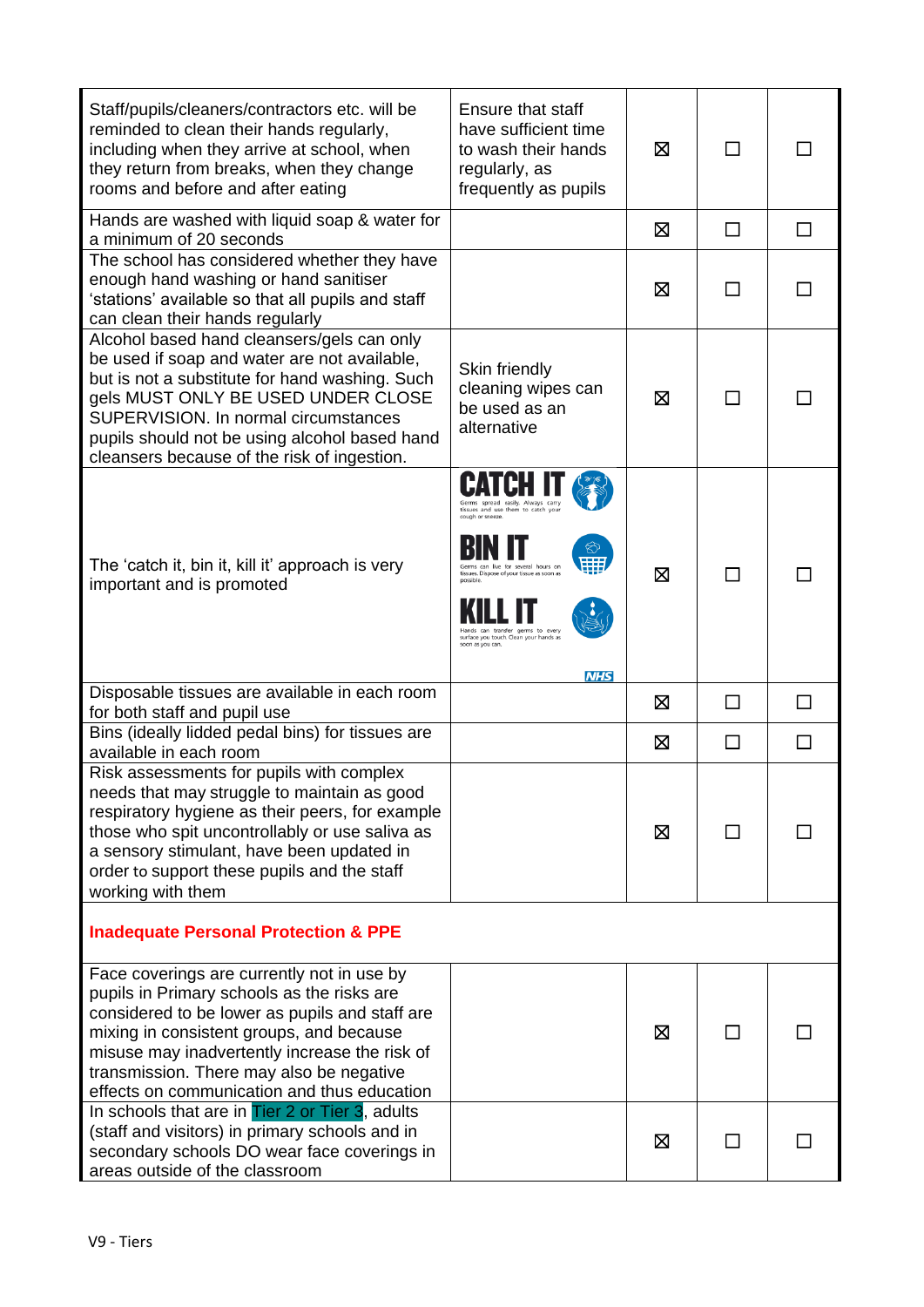| In the event of an area moving into local<br>restriction tier: high alert or very high alert<br>schools will ensure they communicate quickly<br>and clearly to staff, parents and pupils that the<br>new arrangements require the use of face<br>coverings in certain circumstances                                                  | Some individuals are<br>exempt from<br>wearing face<br>coverings. This<br>applies to those<br>who:<br>- cannot put on,<br>wear or remove a<br>face covering<br>because of a<br>physical or mental<br>illness or impairment<br>or disability<br>- speak to or provide<br>assistance to<br>someone who relies<br>on lip reading, clear<br>sound or facial<br>expression to<br>communicate<br>The same<br>exemptions will<br>apply in education<br>settings, and we<br>would expect<br>teachers and other<br>staff to be sensitive<br>to those needs. | ⊠            | ΙI           |   |
|--------------------------------------------------------------------------------------------------------------------------------------------------------------------------------------------------------------------------------------------------------------------------------------------------------------------------------------|----------------------------------------------------------------------------------------------------------------------------------------------------------------------------------------------------------------------------------------------------------------------------------------------------------------------------------------------------------------------------------------------------------------------------------------------------------------------------------------------------------------------------------------------------|--------------|--------------|---|
| In Secondary schools, that is year 7 and<br>above, where social distancing is difficult to<br>maintain (e.g. communal areas, corridors,<br>staircases etc.), then face coverings may be<br>worn by adults and pupils to address the risks<br>at the discretion of the head teacher                                                   | https://www.gov.uk/g<br>overnment/publicatio<br>ns/face-coverings-in-<br>education/face-<br>coverings-in-<br>education                                                                                                                                                                                                                                                                                                                                                                                                                             | $\mathsf{L}$ | $\mathbf{L}$ | ⊠ |
| In Secondary schools, when an area moves to<br>local restriction tiers 2 or 3 (high alert or very<br>high alert), face coverings should be worn by<br>adults and pupils when moving around the<br>premises, outside of classrooms, such as in<br>corridors and communal areas where social<br>distancing cannot easily be maintained |                                                                                                                                                                                                                                                                                                                                                                                                                                                                                                                                                    |              | ΙI           | ⊠ |
| Face visors or shields are not routinely worn<br>as an alternative to face coverings                                                                                                                                                                                                                                                 | <b>Visors may protect</b><br>against droplet<br>spread in specific<br>circumstances but<br>are unlikely to be<br>effective in<br>preventing aerosol<br>transmission, and<br>therefore in a school<br>environment are<br>unlikely to offer<br>appropriate                                                                                                                                                                                                                                                                                           | X            | П            |   |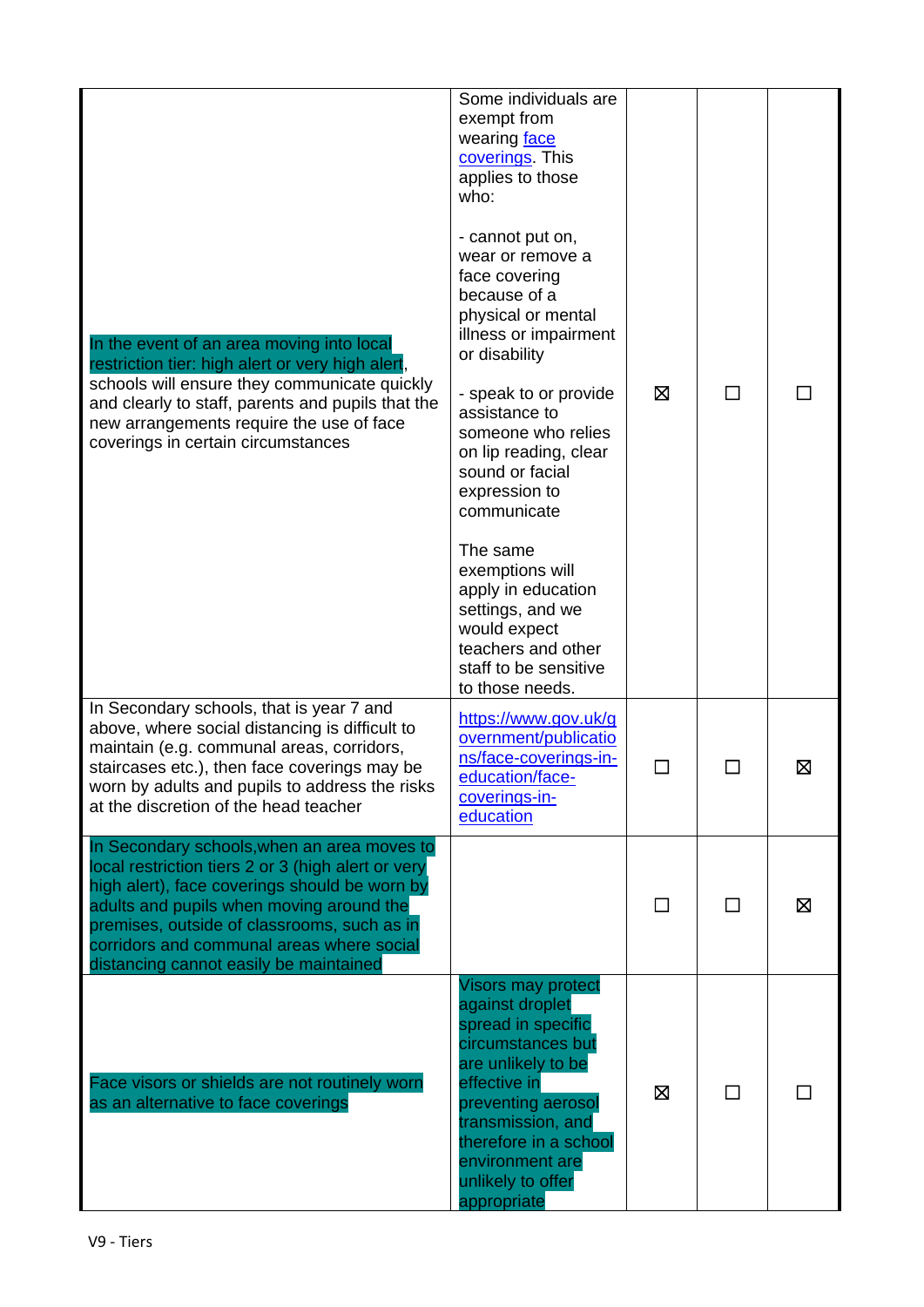|                                                                                                                                                                                                                                                                                                                                                                                                                                                                                                                                                                                              | protection to the<br>wearer                                                   |   |        |  |
|----------------------------------------------------------------------------------------------------------------------------------------------------------------------------------------------------------------------------------------------------------------------------------------------------------------------------------------------------------------------------------------------------------------------------------------------------------------------------------------------------------------------------------------------------------------------------------------------|-------------------------------------------------------------------------------|---|--------|--|
| It is not necessary to wear face coverings in<br>the classroom, where protective measures<br>already mean the risks are lower, and where<br>they could inhibit learning                                                                                                                                                                                                                                                                                                                                                                                                                      |                                                                               | 区 | ΙI     |  |
| In such circumstances as face coverings are<br>allowed to be worn in school they must be<br>worn correctly                                                                                                                                                                                                                                                                                                                                                                                                                                                                                   |                                                                               | X | ΙI     |  |
| Clear instructions are provided to staff and<br>pupils on how to put on, remove, store and<br>dispose of face coverings, to avoid<br>inadvertently increasing the risks of<br>transmission                                                                                                                                                                                                                                                                                                                                                                                                   |                                                                               | ⊠ |        |  |
| Safe wearing of face coverings requires<br>cleaning of hands before and after touching -<br>including to remove or put them on $-$ and the<br>safe storage of them in individual, sealable<br>plastic bags between use                                                                                                                                                                                                                                                                                                                                                                       |                                                                               | Ø | ΙI     |  |
| Where a face covering becomes damp, it<br>should not be worn and the face covering<br>should be replaced                                                                                                                                                                                                                                                                                                                                                                                                                                                                                     |                                                                               | 区 | П      |  |
| Where anybody is struggling to access a face<br>covering, or where they are unable to use their<br>face covering due to having forgotten it or it<br>having become soiled or unsafe, the school<br>has taken steps to have a small contingency<br>supply available to meet such needs                                                                                                                                                                                                                                                                                                        |                                                                               | X | $\Box$ |  |
| School has a procedure for removing face<br>coverings when those who use them arrive at<br>school, and when to wear face coverings at<br>school in certain circumstances                                                                                                                                                                                                                                                                                                                                                                                                                     | This procedure<br>should be<br>communicated<br>clearly to pupils and<br>staff | ⊠ | П      |  |
| PPE will need to be worn by a member of staff<br>if a pupil becomes unwell with symptoms of<br>coronavirus while in their setting and needs<br>direct personal care until they can return<br>home. A face mask should be worn by the<br>supervising adult if a distance of 2 metres<br>cannot be maintained. If contact with the pupil<br>is necessary, then gloves, an apron and a<br>face mask should be worn by the supervising<br>adult. If there is a risk of splashing to the eyes,<br>for example from coughing, spitting, or<br>vomiting, then eye protection should also be<br>worn | safe working in<br>education, childcare<br>and children's social<br>care      | X | ΙI     |  |
| <b>Visitors, Contractors &amp; Spread of Coronavirus</b>                                                                                                                                                                                                                                                                                                                                                                                                                                                                                                                                     |                                                                               |   |        |  |
| All visitors and contractors must make pre-<br>arranged appointments or they will not be<br>allowed on site                                                                                                                                                                                                                                                                                                                                                                                                                                                                                  |                                                                               | Ø | $\Box$ |  |
| School ensures site guidance on physical<br>distancing and hygiene is explained to visitors                                                                                                                                                                                                                                                                                                                                                                                                                                                                                                  |                                                                               | ⊠ |        |  |

and contractors on or before arrival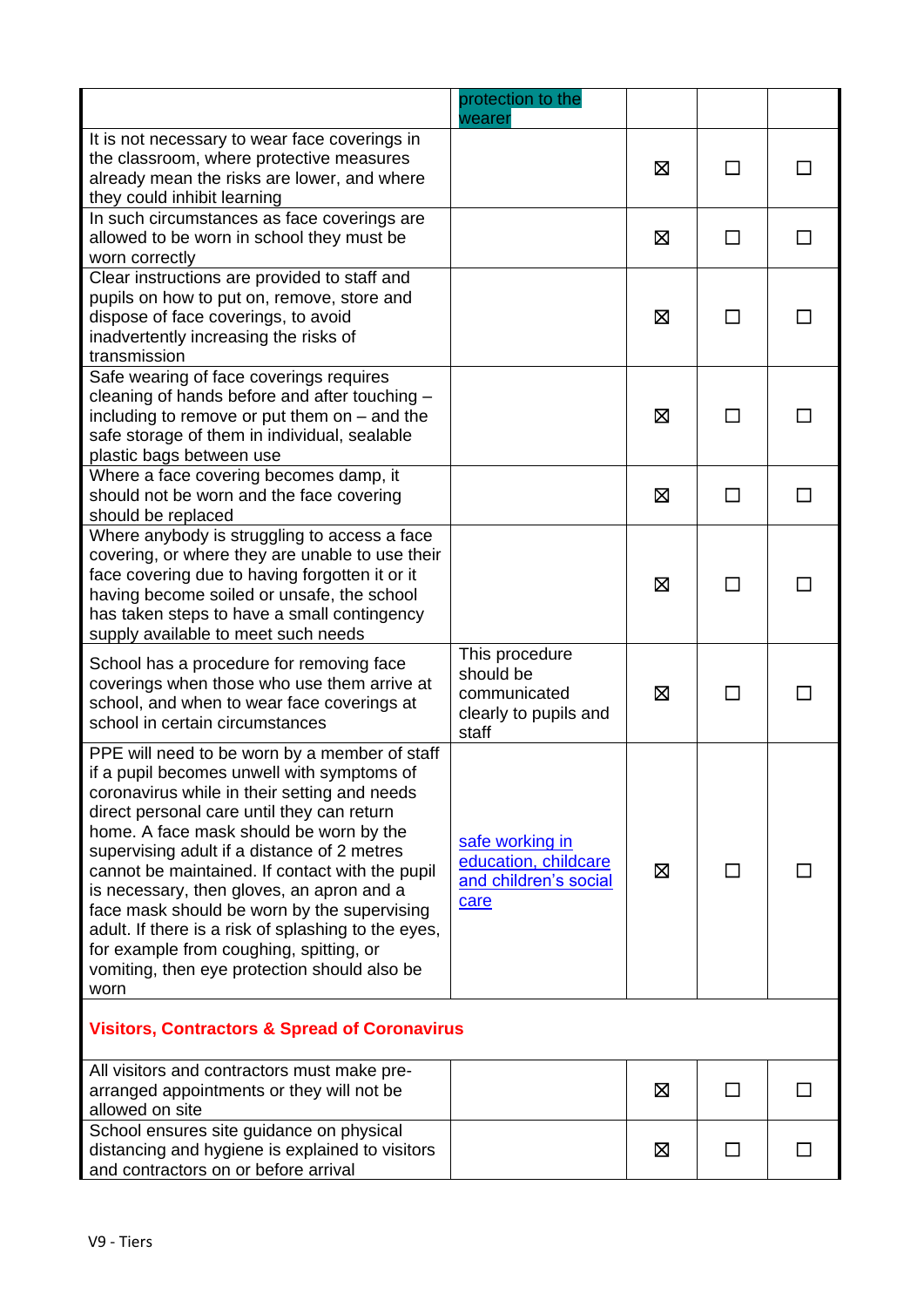| Where visits can happen outside of school<br>hours, they are arranged as such                                                                                                                                                                         |                                                                                                                                                                                                                                                                                                            | X | П      |  |
|-------------------------------------------------------------------------------------------------------------------------------------------------------------------------------------------------------------------------------------------------------|------------------------------------------------------------------------------------------------------------------------------------------------------------------------------------------------------------------------------------------------------------------------------------------------------------|---|--------|--|
| Contractors to attend by agreement only after<br>school have satisfied themselves that it is<br>necessary for the visit to take place at that<br>time and that all required controls are in place<br>to allow the work to continue safely             |                                                                                                                                                                                                                                                                                                            | ⊠ |        |  |
| Contractors to provide updated risk<br>assessment prior to visit which includes their<br>own controls round infection spread<br>prevention                                                                                                            | Times of visits may<br>need to be adapted<br>to take in to account<br>the ability to<br>maintain appropriate<br>social distancing<br>measures and<br>availability of<br>resources to<br>effectively clean<br>following the visits                                                                          | Ø | $\Box$ |  |
| As normal, school engages with their local<br>immunisation providers to provide<br>immunisation programmes on site, ensuring<br>these are delivered in keeping with the<br>school's control measures                                                  | These programmes<br>are essential for<br>children's health and<br>wellbeing                                                                                                                                                                                                                                | X | H      |  |
| Where schools are satisfied that it would be<br>safe to do so, they may choose to open up or<br>hire out their premises for use by external<br>bodies or organisations, such as external<br>coaches or after-school or holiday clubs or<br>activities | In doing so, schools<br>should ensure they<br>are considering<br>carefully how such<br>arrangements can<br>operate within their<br>wider protective<br>measures and<br>should also have<br>regard to any other<br>relevant government<br>guidance                                                          | 区 | ΙI     |  |
| A record is kept of all visitors with sufficient<br>detail to support rapid contact tracing if<br>required by NHS Test and Trace.                                                                                                                     |                                                                                                                                                                                                                                                                                                            | ⊠ | ΙI     |  |
| <b>Inadequate Ventilation</b>                                                                                                                                                                                                                         |                                                                                                                                                                                                                                                                                                            |   |        |  |
| Occupied spaces must always be well<br>ventilated and a comfortable teaching<br>environment maintained                                                                                                                                                | This can be<br>achieved by a<br>variety of measures<br>including:<br>mechanical<br>ventilation systems<br>- these should be<br>adjusted to increase<br>the ventilation rate<br>wherever possible,<br>and checked to<br>confirm that normal<br>operation meets<br>current guidance (if<br>possible, systems | X |        |  |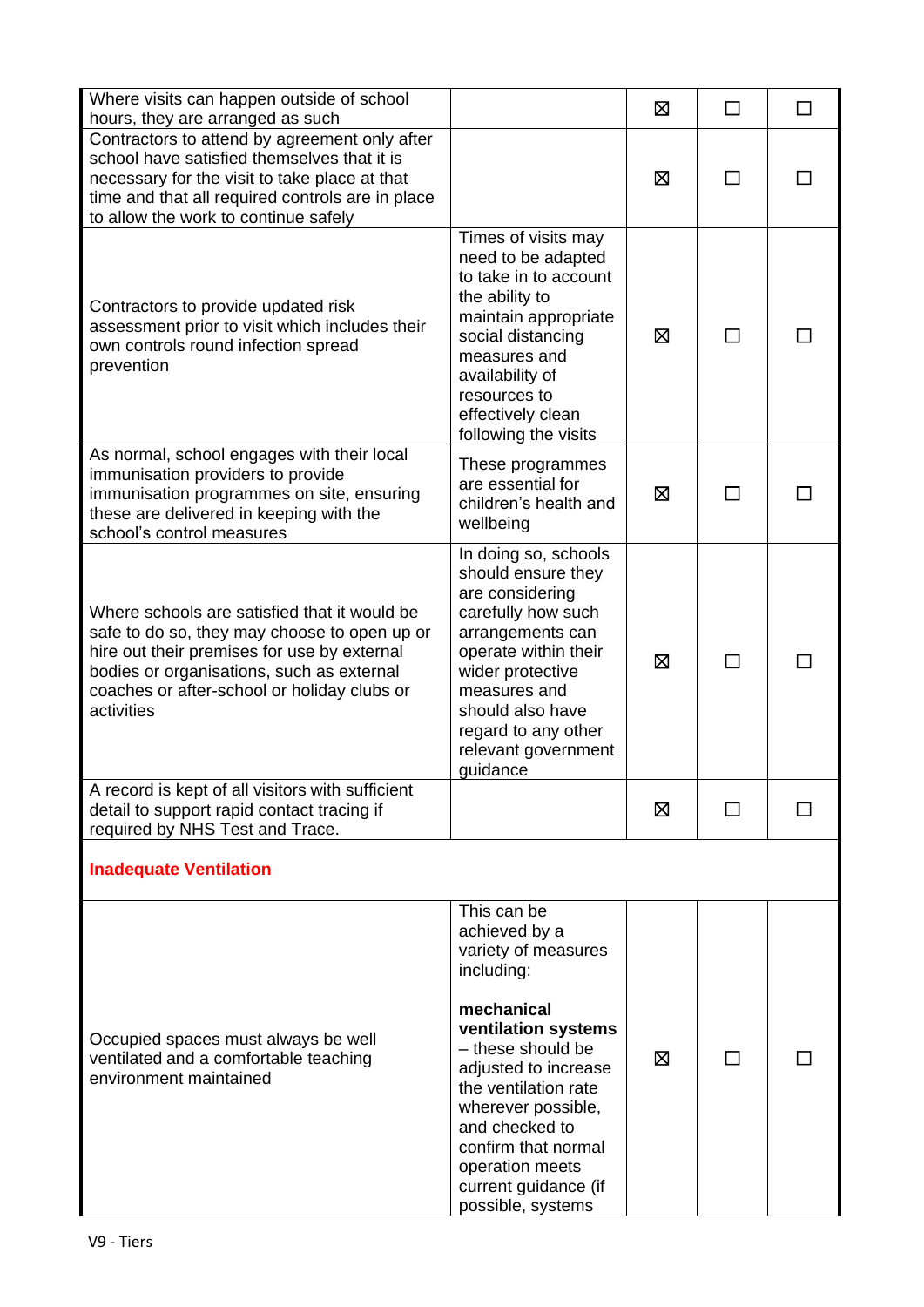|                                                                                                                                                                         | should be adjusted<br>to full fresh air or, if<br>not, then systems<br>should be operated<br>as normal as long as<br>they are within a<br>single room and<br>supplemented by an<br>outdoor air supply)                                        |   |        |              |
|-------------------------------------------------------------------------------------------------------------------------------------------------------------------------|-----------------------------------------------------------------------------------------------------------------------------------------------------------------------------------------------------------------------------------------------|---|--------|--------------|
| Ventilate spaces with outdoor air                                                                                                                                       | <b>Natural ventilation</b><br>- if necessary<br>external opening<br>doors may also be<br>used provided this<br>doesn't compromise<br>safeguarding<br>measures                                                                                 | ⊠ | ΙI     |              |
| Where possible, occupied room windows<br>should be open                                                                                                                 |                                                                                                                                                                                                                                               | ⊠ | $\Box$ | П            |
| Keep toilet ventilation in operation as much as<br>possible while building is occupied                                                                                  |                                                                                                                                                                                                                                               | ⊠ | П      | П            |
| Switch air handling units with recirculation to<br>100% outdoor air where this is not possible,<br>systems are operated as normal                                       | Further advice on<br>this can be found in<br><b>Health and Safety</b><br>Executive guidance<br>on air conditioning<br>and ventilation<br>during the<br>coronavirus<br>outbreak and CIBSE<br>coronavirus (COVID-<br>19) advice.                | П | $\Box$ | ⊠            |
| Prop doors open, where safe to do so (bearing<br>in mind fire safety and safeguarding), to limit<br>use of door handles and assist with creating a<br>throughput of air | Fire doors must not<br>be propped open<br>unless they have a<br>self-closing hold<br>open device fitted                                                                                                                                       | ⊠ |        |              |
| In cold weather where the school heating<br>system is activated, windows are open to<br>provide trickle ventilation rather than being<br>fully open                     | natural ventilation<br>- opening windows<br>(in cooler weather<br>windows should be<br>opened just enough<br>to provide constant<br>background<br>ventilation, and<br>opened more fully<br>during breaks to<br>purge the air in the<br>space) | X | ΙI     |              |
| Consideration given to opening high level<br>windows in preference to low level to reduce<br>draughts                                                                   |                                                                                                                                                                                                                                               | X | □      | $\Box$       |
| Consideration given to only opening every<br>other window instead of all windows when the<br>heating is activated                                                       |                                                                                                                                                                                                                                               | ⊠ | ΙI     |              |
| The school offers flexibility to allow additional,<br>suitable indoor clothing                                                                                          | For more information<br>see School uniform                                                                                                                                                                                                    | Ø | $\Box$ | $\mathsf{L}$ |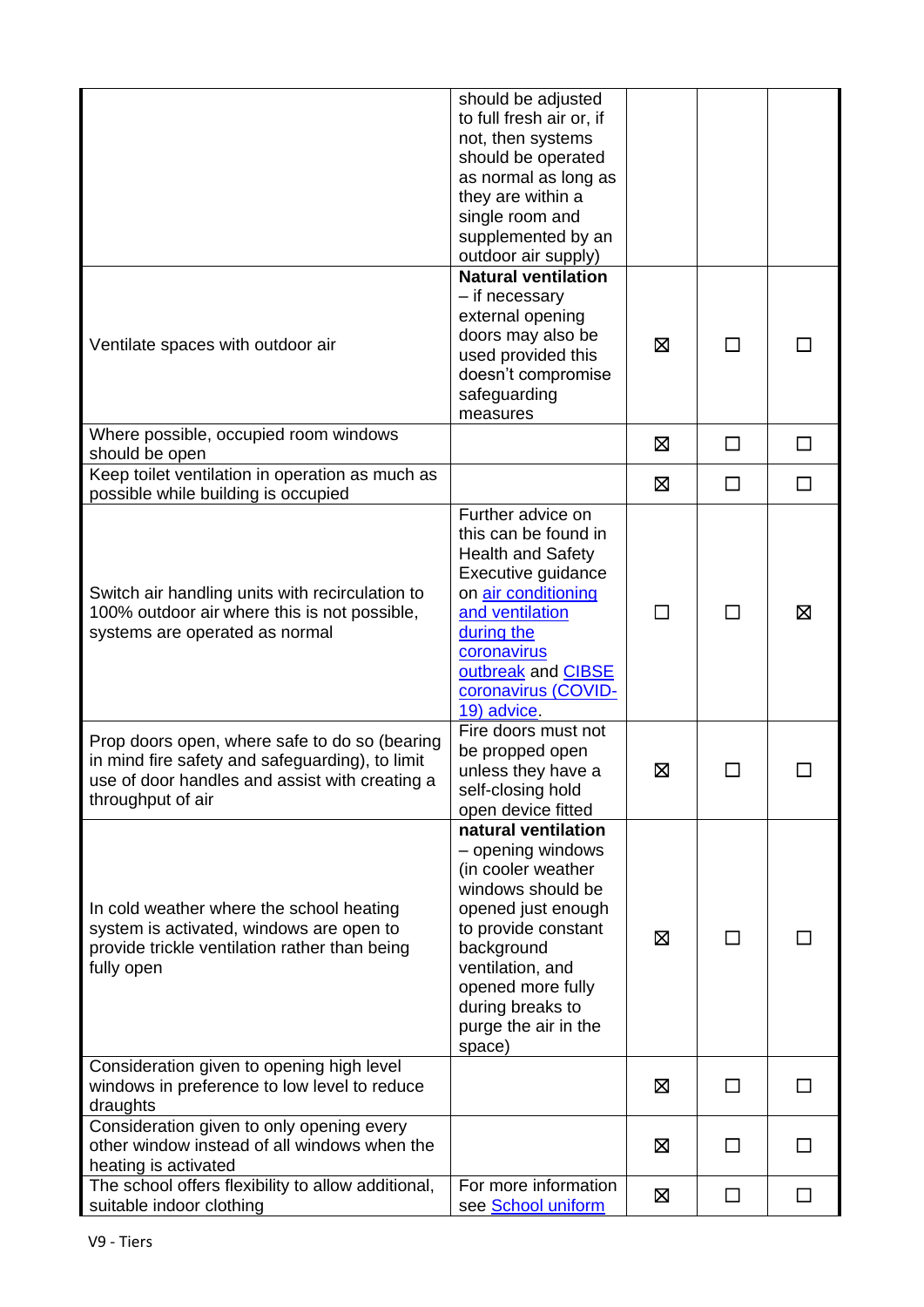| Furniture rearranged where possible to avoid<br>direct drafts                                                                                                                                                                                                                                                                    |                                                                                                                                                                                                                                                                                                                                                                                                                | X      | $\Box$ | П           |
|----------------------------------------------------------------------------------------------------------------------------------------------------------------------------------------------------------------------------------------------------------------------------------------------------------------------------------|----------------------------------------------------------------------------------------------------------------------------------------------------------------------------------------------------------------------------------------------------------------------------------------------------------------------------------------------------------------------------------------------------------------|--------|--------|-------------|
| Heating should be used as necessary to<br>ensure comfort levels are maintained<br>particularly in occupied spaces                                                                                                                                                                                                                |                                                                                                                                                                                                                                                                                                                                                                                                                | 区      | П      |             |
| When heating is activated and windows are on<br>trickle vent, consideration is given to<br>employing desk fans to move any stagnant<br>pockets of air                                                                                                                                                                            | Desk fans are<br>pointed away from<br>people and pointed<br>at walls etc.                                                                                                                                                                                                                                                                                                                                      | Ø      | ΙI     |             |
| If school needs to use additional heaters they<br>only use sealed, oil filled electric heaters                                                                                                                                                                                                                                   | Electric fan heaters<br>used sparingly due<br>to increased fire and<br>electrical risk                                                                                                                                                                                                                                                                                                                         | 区      | ΙI     |             |
| <b>Arrangements for Boarding Schools During Pandemic</b>                                                                                                                                                                                                                                                                         |                                                                                                                                                                                                                                                                                                                                                                                                                |        |        |             |
| Where pupils travel from abroad to attend<br>boarding schools, the school needs to plan for<br>their collection and transfer from their point of<br>arrival                                                                                                                                                                      | Schools need to have<br>plans in place for the<br>collection and<br>transfer of these<br>pupils to school,<br>which need to be<br>explained to pupils<br>and their parents<br>before they travel.<br>Advice to help<br>schools, pupils and<br>parents is provided in<br>residential settings<br>with international<br>students guidance<br>and in how to self-<br>isolate when traveling<br>to the UK guidance | П      | П      | ⊠           |
| Where they have travelled from, or have<br>stopped at, a country or territory that is not on<br>the travel corridors list, pupils will be required<br>to self-isolate for 10 days from the day they<br>leave a non-exempt country or territory to<br>travel to the UK                                                            | Where suitable,<br>pupils can self-<br>isolate at their<br>boarding school                                                                                                                                                                                                                                                                                                                                     | ΙI     | $\Box$ | ⊠           |
| Boarding pupils can be in one group<br>residentially and another during the school day                                                                                                                                                                                                                                           |                                                                                                                                                                                                                                                                                                                                                                                                                | □      | $\Box$ | ⊠           |
| It is accepted that boarding pupils will mix<br>during sociable time                                                                                                                                                                                                                                                             |                                                                                                                                                                                                                                                                                                                                                                                                                | $\Box$ | $\Box$ | $\boxtimes$ |
| If a child in a boarding school shows<br>symptoms, they should initially self-isolate in<br>their residential setting household. Most<br>children will benefit from self-isolating in their<br>boarding house so that their usual support can<br>continue. Others will benefit more from self-<br>isolating in their family home | <b>Guidance on</b><br>isolation for<br>residential<br>educational settings.                                                                                                                                                                                                                                                                                                                                    | П      | П      | ⊠           |
| In the case of any localised outbreaks, we<br>expect them to keep the residential provision<br>open if at all possible                                                                                                                                                                                                           | Decisions will be<br>made on a case-by-<br>case basis.<br>They will need to<br>remain open to<br>those who:                                                                                                                                                                                                                                                                                                    |        | ΙI     | ⊠           |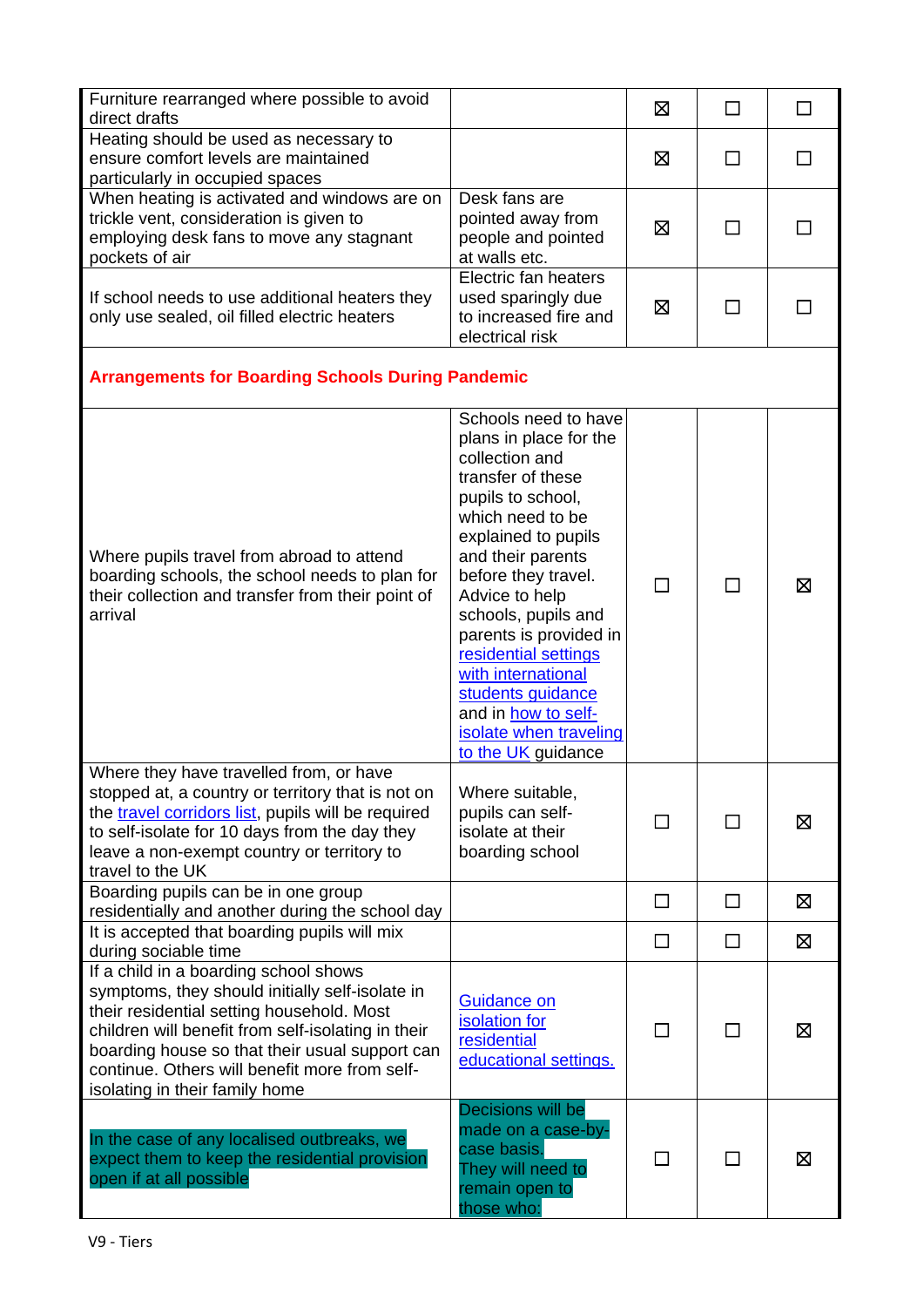|                                                                                                                     |                                                                                                                                          | alternative         | -have particular<br>needs that cannot<br>be accommodated<br>safely at home<br>-do not have suitable<br>accommodation |  |                  |                   |                                                  |  |
|---------------------------------------------------------------------------------------------------------------------|------------------------------------------------------------------------------------------------------------------------------------------|---------------------|----------------------------------------------------------------------------------------------------------------------|--|------------------|-------------------|--------------------------------------------------|--|
| setting than returning home                                                                                         | School maintain safe staff ratios, particularly<br>for those pupils or students whose needs<br>mean that they are safer remaining in the | and students        | <b>Settings should</b><br>prioritise staffing<br>towards the most<br>vulnerable pupils                               |  | ΙI               | П                 | ⊠                                                |  |
|                                                                                                                     | Have you consulted with the people/representatives undertaking the                                                                       |                     |                                                                                                                      |  |                  |                   |                                                  |  |
|                                                                                                                     | activity as part of the preparation of this risk assessment                                                                              |                     |                                                                                                                      |  | Yes $\boxtimes$  |                   | No <sub>1</sub>                                  |  |
| measures                                                                                                            | What is the level of risk for this activity/situation with existing control                                                              |                     |                                                                                                                      |  | <b>High</b><br>区 | <b>Med</b>        | Low                                              |  |
|                                                                                                                     | Is the risk adequately controlled with existing control measures                                                                         |                     |                                                                                                                      |  | Yes $\boxtimes$  |                   | No <sub>1</sub>                                  |  |
| Have you identified any further control measures needed to control<br>the risk and recorded them in the action plan |                                                                                                                                          |                     |                                                                                                                      |  |                  | Yes $\Box$        | $\overline{\mathsf{No}}$ $\overline{\mathsf{N}}$ |  |
| <b>ACTION PLAN</b> (insert additional rows if required)                                                             |                                                                                                                                          |                     |                                                                                                                      |  |                  | To be actioned by |                                                  |  |
| Further control measures to reduce risks so far as is                                                               |                                                                                                                                          | <b>Name</b>         | <b>Date</b>                                                                                                          |  |                  |                   |                                                  |  |
| reasonably practicable                                                                                              |                                                                                                                                          |                     |                                                                                                                      |  |                  |                   |                                                  |  |
|                                                                                                                     |                                                                                                                                          |                     |                                                                                                                      |  |                  |                   |                                                  |  |
|                                                                                                                     |                                                                                                                                          |                     |                                                                                                                      |  |                  |                   |                                                  |  |
|                                                                                                                     |                                                                                                                                          |                     |                                                                                                                      |  |                  |                   |                                                  |  |
| assessment                                                                                                          | State overall risk level assigned to the task AFTER implementation of<br>control and action plan measures taken as a result of this risk |                     |                                                                                                                      |  | <b>High</b>      | <b>Med</b><br>図   | Low                                              |  |
|                                                                                                                     | Is such a risk level deemed to be as low as reasonably practical?                                                                        |                     |                                                                                                                      |  | Yes $\boxtimes$  |                   | No <sub>1</sub>                                  |  |
| Is activity still acceptable with this level of risk?                                                               |                                                                                                                                          |                     |                                                                                                                      |  |                  | Yes $\boxtimes$   | No <sub>1</sub>                                  |  |
| If no, has this been escalated to senior leadership team?                                                           |                                                                                                                                          |                     |                                                                                                                      |  | Yes $\square$    |                   | No $\square$                                     |  |
| Assessor(s):<br><b>Position(s):</b>                                                                                 | <b>A HAYES</b><br><b>HEADTEACHER</b>                                                                                                     |                     | Signature(s):                                                                                                        |  |                  |                   |                                                  |  |
| Date:                                                                                                               | 10.12.20                                                                                                                                 | <b>Review Date:</b> |                                                                                                                      |  |                  |                   |                                                  |  |
| <b>Distribution:</b>                                                                                                |                                                                                                                                          |                     |                                                                                                                      |  |                  |                   |                                                  |  |